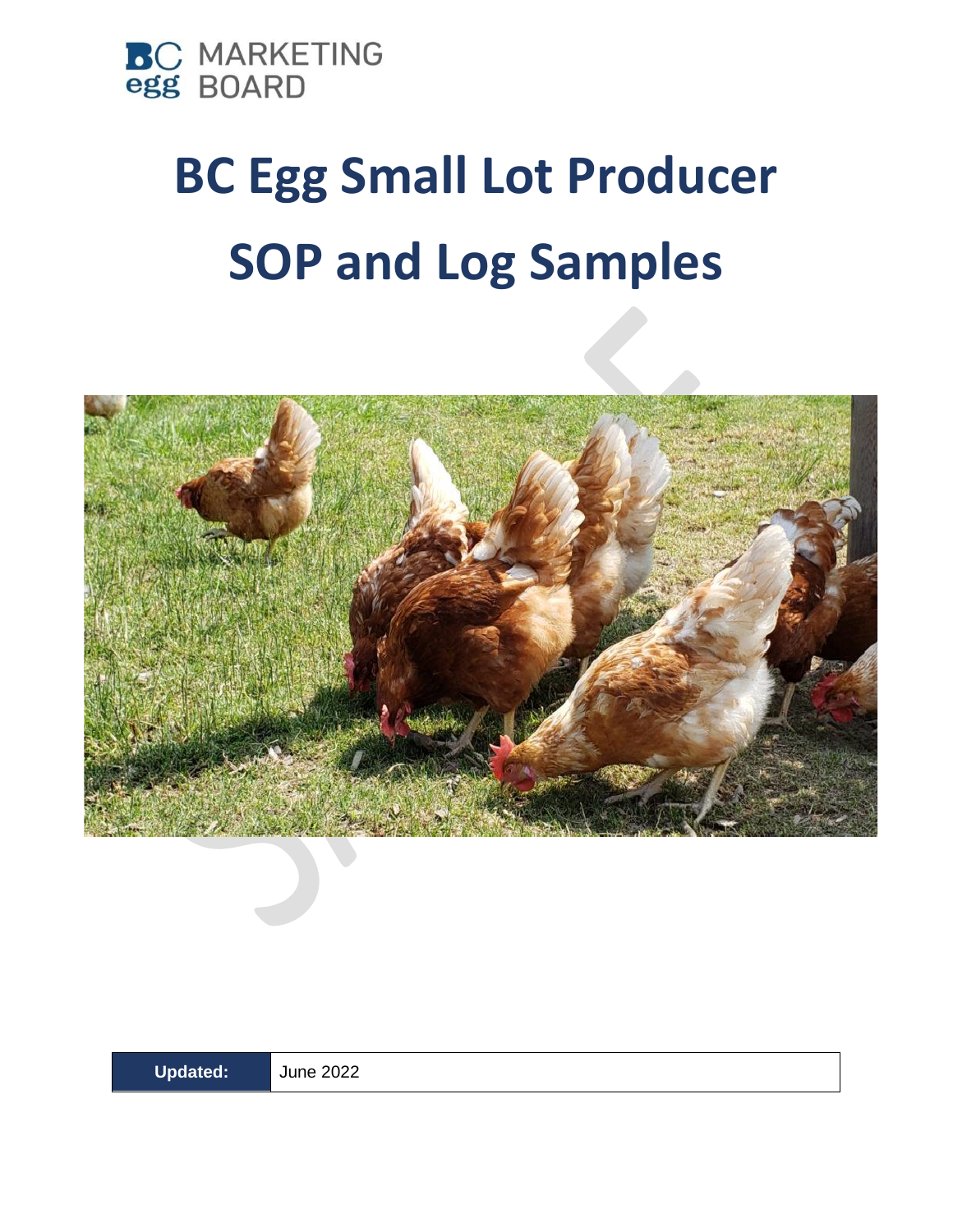# **Table of Contents**

| <b>Recall Procedures</b>                                                                                        | $6\overline{6}$ |
|-----------------------------------------------------------------------------------------------------------------|-----------------|
| Farm Access Policies                                                                                            |                 |
|                                                                                                                 | - 8             |
|                                                                                                                 |                 |
|                                                                                                                 | 10              |
| Pest Control Provisions                                                                                         | 11              |
|                                                                                                                 | 12              |
| Mortality Disposal 23 and 23 and 24 and 25 and 26 and 26 and 26 and 26 and 26 and 26 and 26 and 26 and 26 and 2 |                 |
|                                                                                                                 | 14              |

#### **Section 2 - Logs** 15

|                                                                                                  | 15  |
|--------------------------------------------------------------------------------------------------|-----|
| Egg Collection 26                                                                                |     |
| Temperature Record of Cool-Storage<br><u> 1990 - Januar Start, Amerikaansk politik (f. 1980)</u> | 17  |
|                                                                                                  | 18  |
| Pest Control Record <b>Control Record Control Control Control Control Pest</b> Control Record    | 19  |
|                                                                                                  | -20 |
|                                                                                                  | 21  |
|                                                                                                  | 22  |
| Mortality and Manure Disposal                                                                    | -23 |
|                                                                                                  | 24  |
| <b>Annual Events Records</b>                                                                     | 25  |
|                                                                                                  |     |

*\*Standard Operating Procedure*

#### Disclaimer

Please keep in mind the following SOPs and Logs are just examples that may be useful in designing your own SOPs. While some specific details are given in these examples, they are farm generalizations only and, depending on the set-up of your operation, do not necessarily need to be followed. For SOPs and Logs to be useful, the details in each must reflect the procedures on your farm.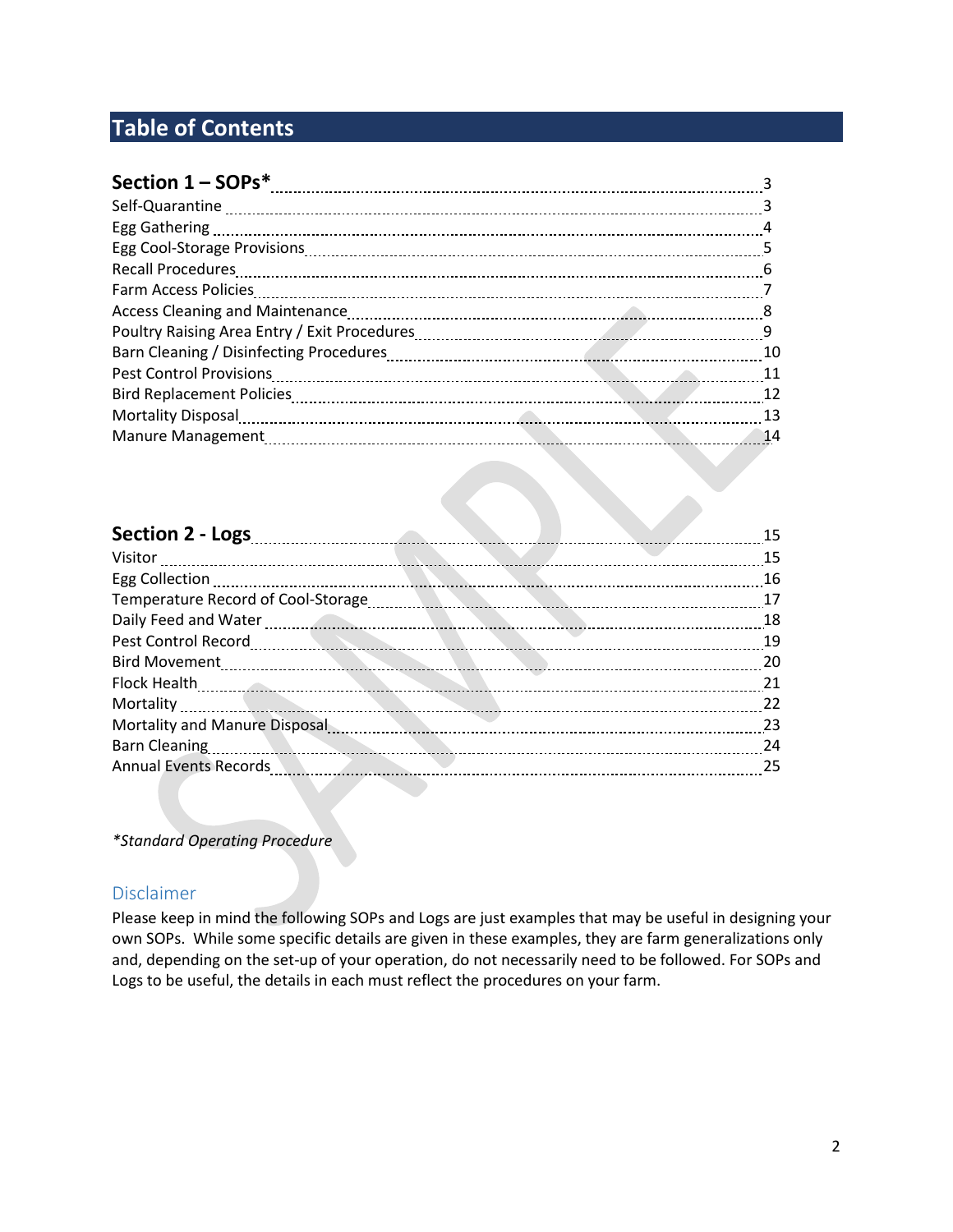## **Self-Quarantine SOP**

| <b>Farm Name</b> |  |
|------------------|--|
|------------------|--|

**Date** \_\_\_\_\_\_\_\_\_\_\_\_\_\_\_\_\_\_\_\_\_\_\_

#### **Objective**

To provide the steps required in imposing a self-quarantine if an infectious disease is suspected.

#### **Responsibility**

<farmer to add>

#### **Introduction**

On the suspicion of an infectious disease, characterized by a rise in the number of sick or dead birds, it is important to take all possible measures to limit the spread of infection. These measures will help to protect other birds on your farm that are not yet affected and other poultry operations in your area.

Farm's Veterinarian **Example 2018** Phone Number 2018

- 1. Lock the gate or barrier to the poultry raising area, everything beyond entrance, leading to your birds and used for accessing the barn/range area.
- 2. Begin enhanced biosecurity procedures:
	- a. Restrict access to the affected barn. If possible assign one person to that barn only.
	- b. If you have more than one group of chickens, service the unaffected flock first.
	- c. Change your clothing completely after servicing affected barn(s).
	- d. Restrict any movement by non-essential persons between residential area and poultry raising zone.
- 3. Notify essential farm visitors (e.g. feed delivery) of the situation and request they make your farm the last of the day.
- 4. Postpone any bird movement on or off of the farm (e.g. bird shows, flock additions).
- 5. Postpone any vaccinations planned.
- 6. Dispose of all carcasses on-farm (should be protected compost or incineration).
- 7. Clean and disinfect any vehicle leaving the farm (including personal vehicle).
- 8. Change into non-farm clothing when leaving the farm.
- 9. Postpone any non-essential visits to or from other farms.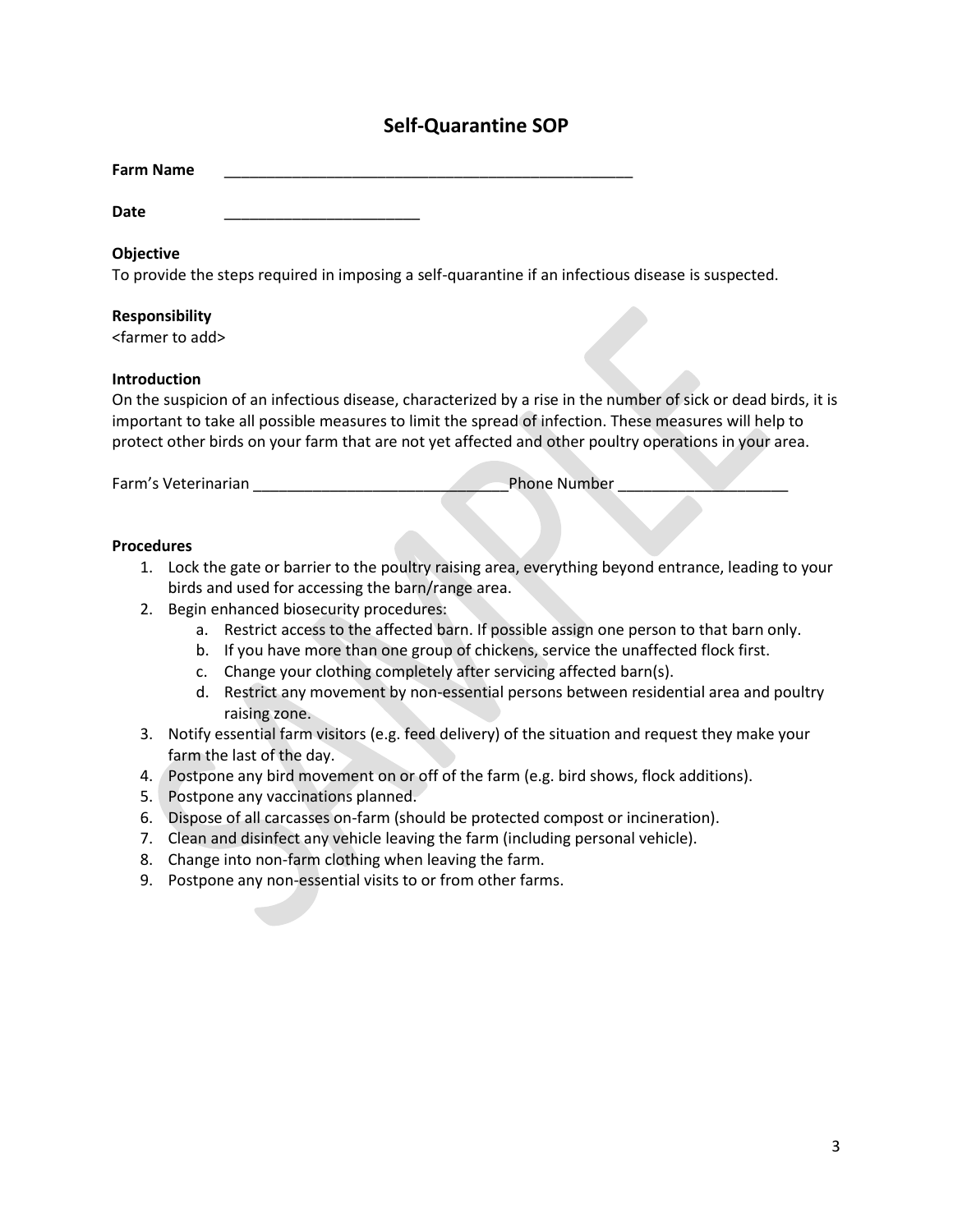## **Egg Gathering SOP**

| <b>Farm Name</b> |  |  |
|------------------|--|--|
|------------------|--|--|

**Date** \_\_\_\_\_\_\_\_\_\_\_\_\_\_\_\_\_\_\_\_\_\_\_

#### **Objective**

To provide the steps required in gathering eggs safely and effectively.

#### **Responsibility**

<farmer to add>

#### **Introduction**

Eggs are fragile and begin to lose quality soon after being laid. The best way to maintain freshness, and prevent bacterial growth, is to collect them as soon as possible and to place the gathered eggs into coolstorage. Collecting the eggs at least twice daily will also protect them from being cracked by other birds and organic contamination.

- 1. Gather the eggs often at least twice a day.
- 2. Before gathering starts, check that cooling room is in receiving condition (cool, clean, sufficient space).
- 3. Entering the layer barn, walk slowly and talk calmly to avoid unnecessary stress for the birds.
- 4. Gather the eggs in baskets or containers with good airflow that will allow rapid cooling.
- 5. Do not handle eggs or their containers in a rough manner. Eggs are fragile and rough handling can break shells or internal membranes, resulting in potential downgrading of an otherwise top quality egg.
- 6. At all times, utilize the egg storage room to cool and store all eggs collected.
- 7. After cooling, pack the eggs with the small end down into cartons or flats and, if used, place cartons into shipping boxes.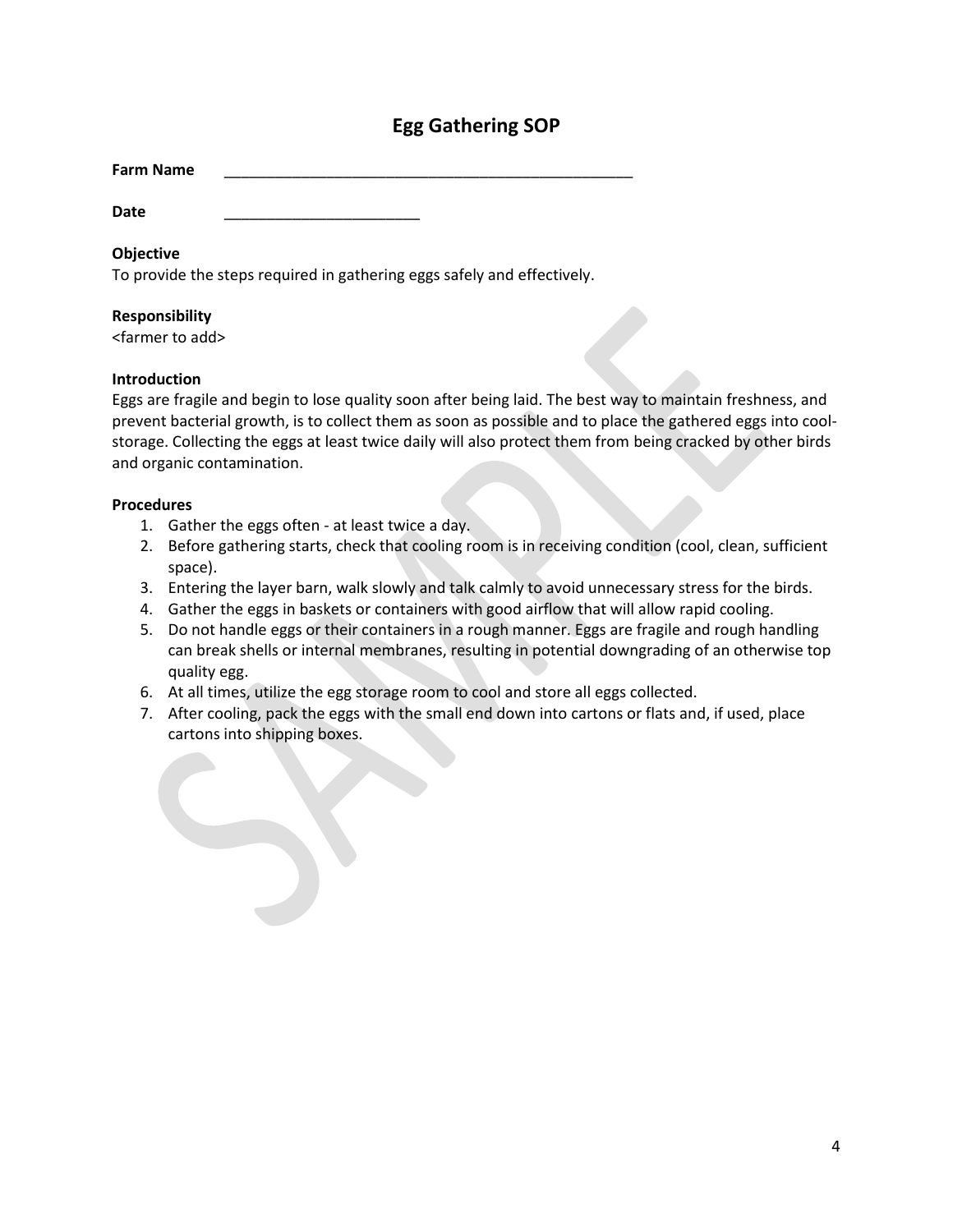## **Egg Cool-Storage Provisions SOP**

**Date** \_\_\_\_\_\_\_\_\_\_\_\_\_\_\_\_\_\_\_\_\_\_\_

#### **Objective**

To describe the procedures for maintaining an on-farm cool-storage for daily eggs gathered.

#### **Responsibility**

<farmer to add>

#### **Introduction**

Every producer must maintain a clean, well ventilated egg storage room that maintains a controlled temperature of 4°C to 10°C (39-50 degrees F.), at all times of the year. The cooler must be in close proximity to the hen raising area and large enough to accommodate all egg production until such time that egg production can be marketed. A refrigerator is acceptable.

- 1. Before egg gathering begins each day, ensure that the cooler is at the required working temperature.
- 2. Check periodically during the day that required temperature is maintained. (Consider investing in a temperature regulating thermostat with automatic alarm if temperature approaches the prescribed limits.)
- 3. Check for organic contamination and debris, clean cooler as needed.
- 4. At least once a week the cooler must be cleaned thoroughly and disinfected.
- 5. Keep records of the eggs collected and appropriate cleaning.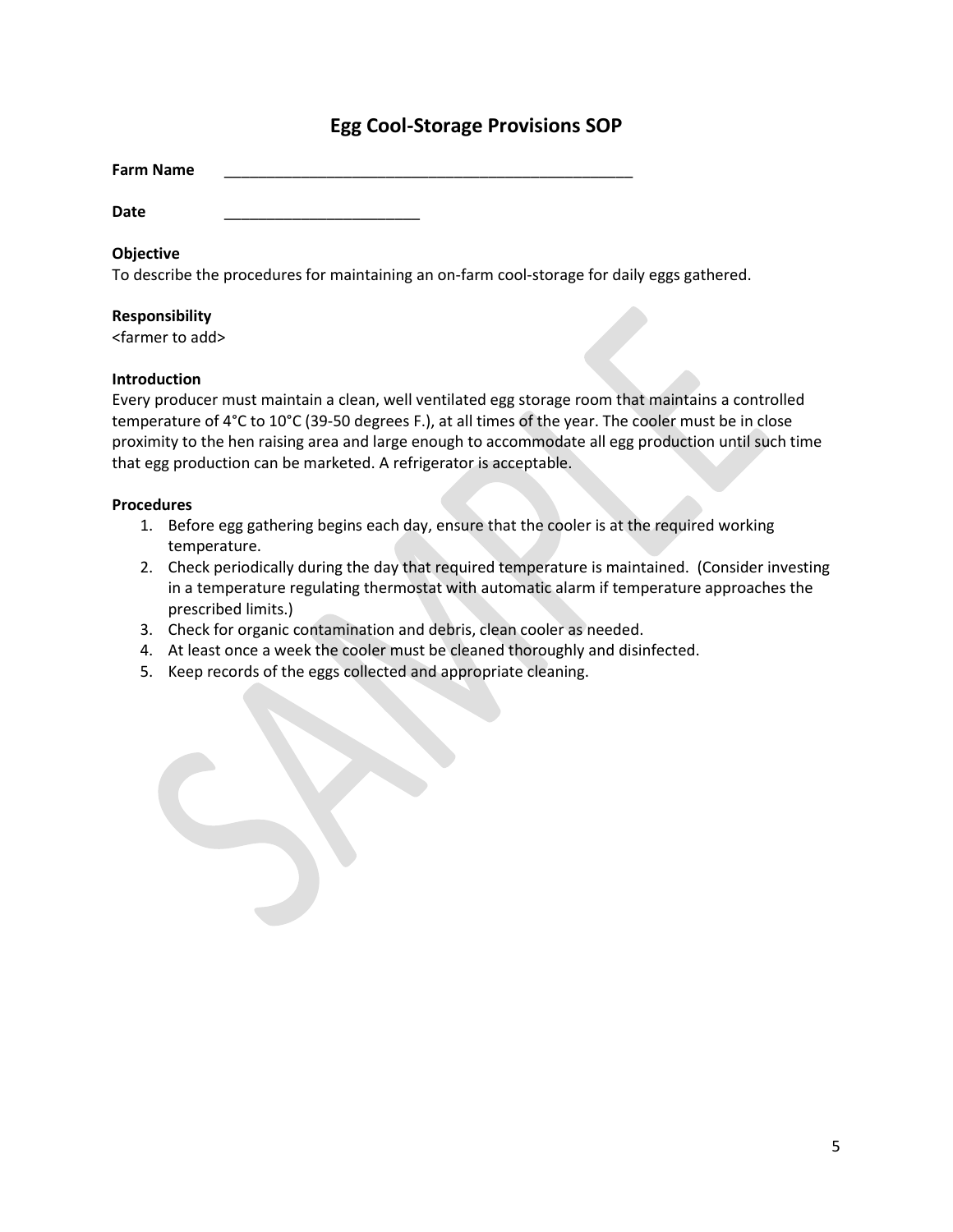## **Recall Procedures SOP**

| <b>Farm Name</b> |  |
|------------------|--|
|------------------|--|

**Date** \_\_\_\_\_\_\_\_\_\_\_\_\_\_\_\_\_\_\_\_\_\_\_

#### **Objective**

To describe the procedures for recalling farm product, be it eggs, meat, or live birds.

#### **Responsibility**

<farmer to add>

#### **Introduction**

Traceability is a key element in a functioning food safety program, albeit as a last resource and back-up when all else has failed. When a potential contamination is recognized, detailed records of the product or shipment leaving the farm is the first line of defence in minimizing the impact of pathogens in food products, or infectious diseases in birds, coming from that farm. A written recall program must be maintained by keeping a log of all products leaving the farm, as they leave. Retrievable information, is not limited to, but must include:

- 1. Write down as the product is leaving:
	- a) "Shipped to:" Customer name and phone number at a minimum, address if possible
	- b) Date of egg collection / date leaving
	- c) Numbers of eggs in shipment/sale (could be recorded as # of cartons or boxes)
	- d) Packaging date
	- e) Individual container identification, if available
	- f) Barn #: originating flock, if there is more than one
- 2. Traceability data must be made available to BC Egg or CFIA if required.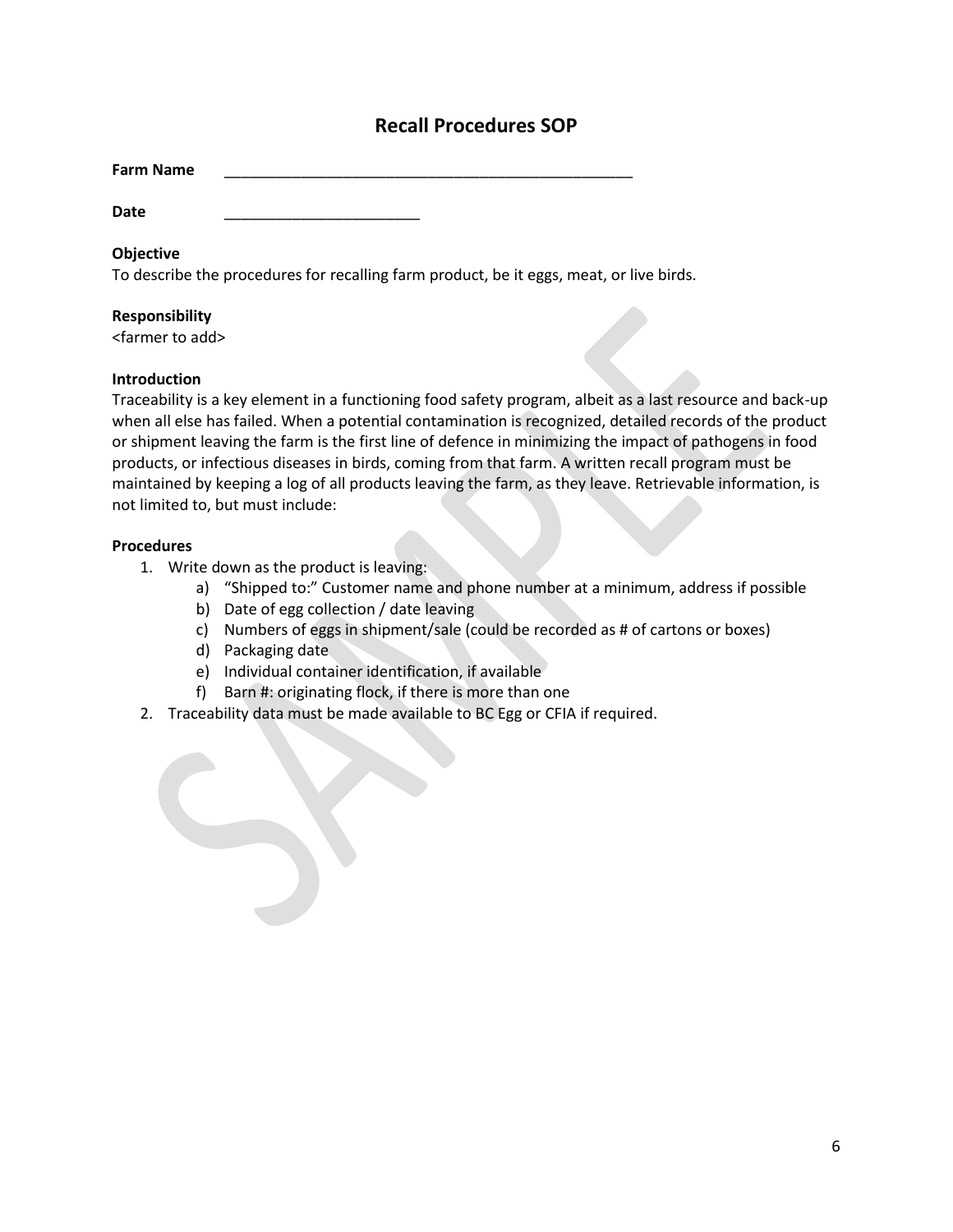## **Farm Access Policies SOP**

| <b>Farm Name</b> |  |
|------------------|--|
|------------------|--|

**Date** \_\_\_\_\_\_\_\_\_\_\_\_\_\_\_\_\_\_\_\_\_\_\_

#### **Objective**

To describe the procedures for entering the farm.

#### **Responsibility**

<farmer to add>

#### **Introduction**

A secure barrier (gate/fence) that restricts vehicle entry must be present at all access points to the poultry raising area. Secure barriers are the first line of defence in minimizing the transmission of infectious diseases both to and from the farm.

- 1. Keep a log of all traffic and visitors to the poultry raising area.
- 2. Consider posting *Biosecurity in effect - do not enter* signs at property access point(s).
- 3. All vehicles are to stop at the gate.
- 4. Examine vehicles for debris (especially wheel wells, on tires or on undercarriage).
- 5. If debris is visible, use hose or pressure washer to remove debris.
- 6. If needed, spray vehicle with disinfectant.
- 7. Open gate, have vehicle enter the poultry raising area and then close the gate.
- 8. Have vehicle proceed to the appropriate area.
- 9. Close the gate after the vehicle leaves the poultry raising area.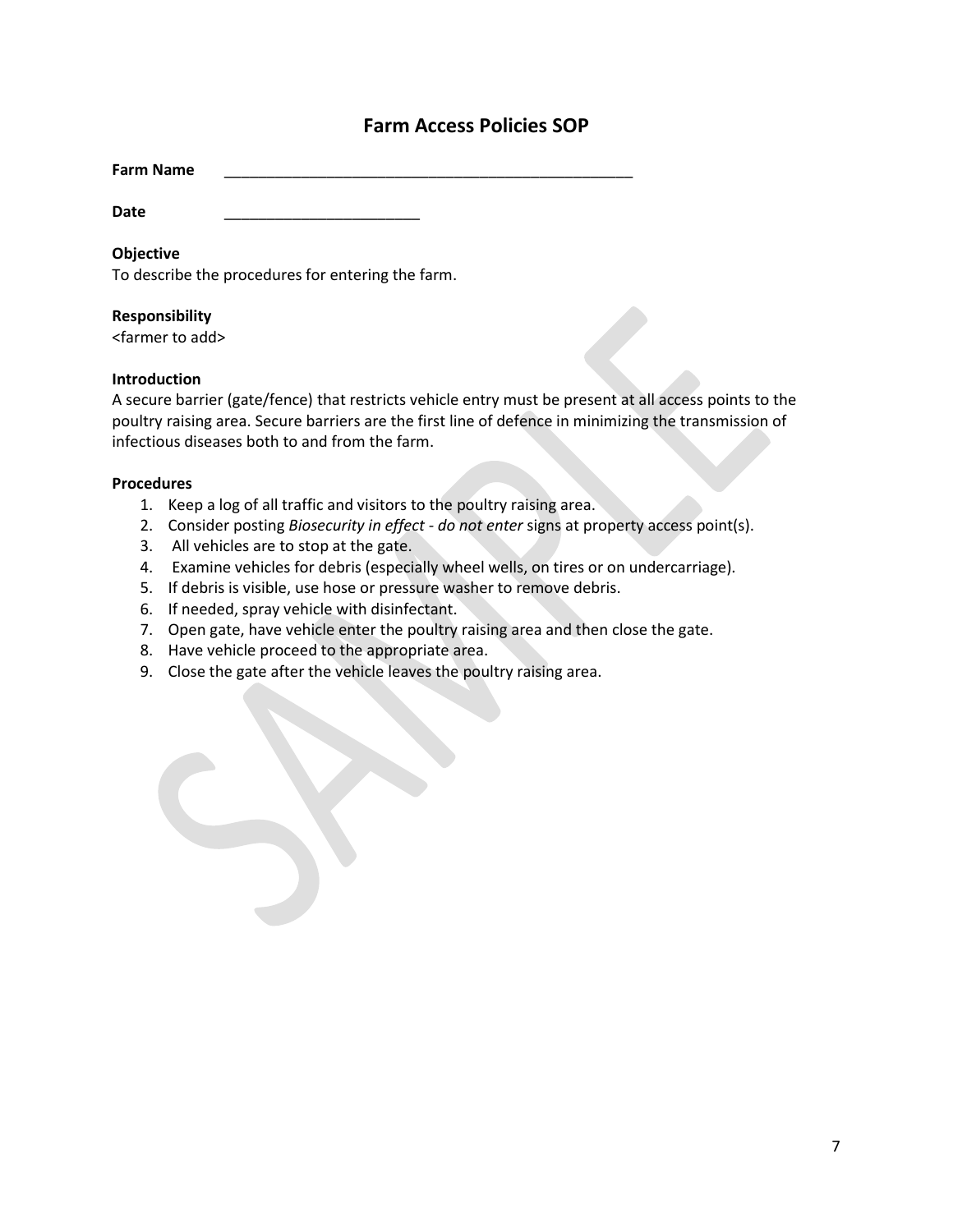## **Access Cleaning and Maintenance SOP**

| <b>Farm Name</b> |  |
|------------------|--|
|------------------|--|

**Date** \_\_\_\_\_\_\_\_\_\_\_\_\_\_\_\_\_\_\_\_\_\_\_

#### **Objective**

To describe the steps in cleaning and maintaining the poultry raising area and the entrance(s) to the farm.

#### **Responsibility**

<farmer to add>

#### **Introduction**

Visible accumulation of organic matter can transport infectious disease onto or off the farm. This debris can serve as a reservoir that may re-infect the farm. In the event of an infectious disease outbreak, disinfection may be required to reduce the spread of disease to or from the farm. Therefore, in order to keep the driveway and access areas clean, it is important to maintain a hose of sufficient length with enough water pressure to reach the entrance area, a handheld or back pack sprayer to apply disinfectant if needed, and any other tool that will help us to accomplish this task.

- 1. Check for and repair driveway potholes that allow persistent accumulation of water.
- 2. Hose down any areas that have accumulation of debris or organic matter.
- 3. Hose debris away from roadway into a catchments area.
- 4. Keep disinfectant spray container accessible to the main access point for the poultry raising area.
- 5. Ensure pressurized water or directions to access it are available at the main access.
- 6. Ensure signs at all access points are visible and in good repair.
- 7. Keep grass and vegetation in the area as short possible.
- 8. Remove any non-essential equipment from the immediate area around the poultry raising area.
- 9. Check to ensure all signs, which remind visitors of biosecurity measures are in place, are intact and legible.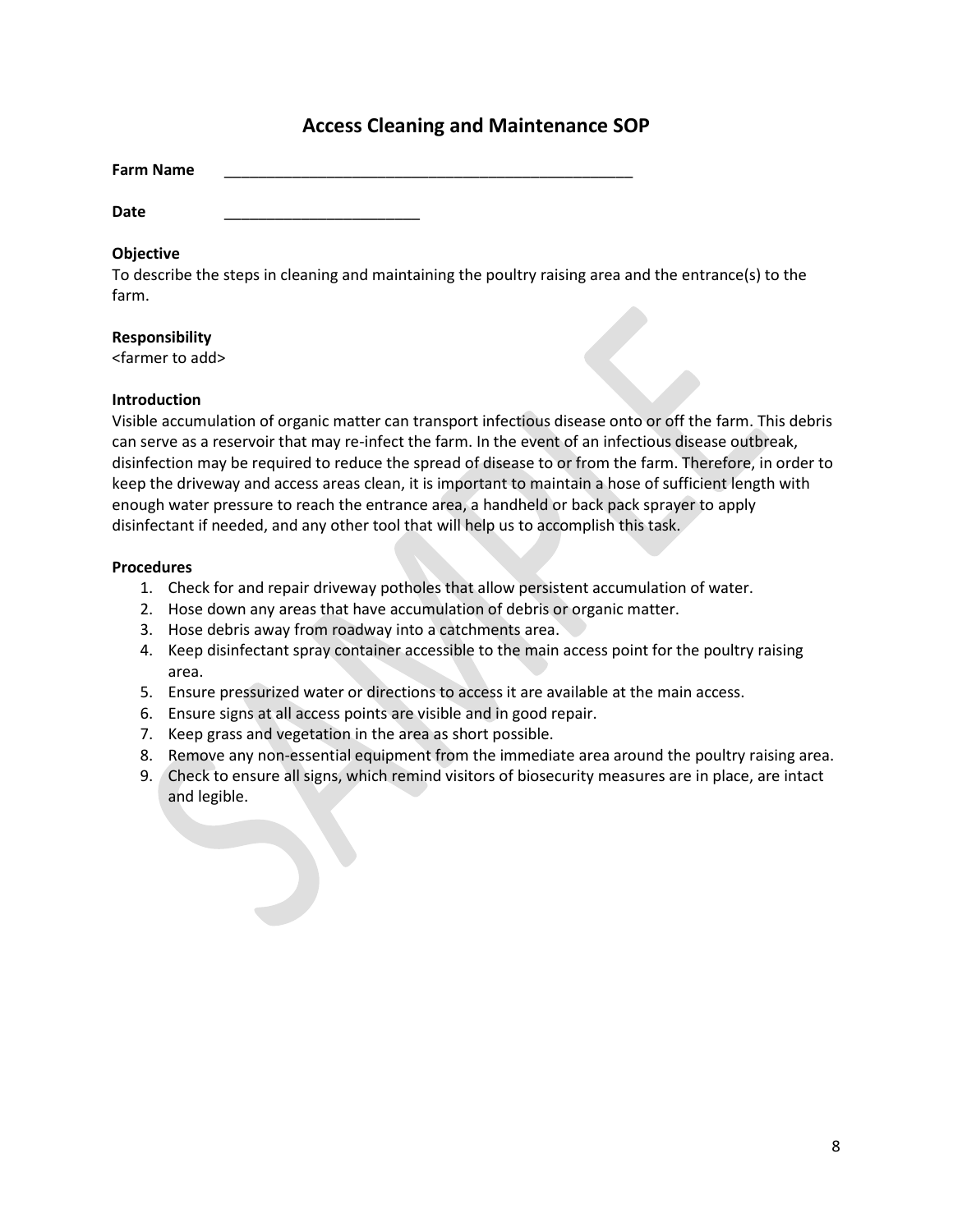## **Poultry Raising Area Entry / Exit Procedures SOP**

**Farm Name** \_\_\_\_\_\_\_\_\_\_\_\_\_\_\_\_\_\_\_\_\_\_\_\_\_\_\_\_\_\_\_\_\_\_\_\_\_\_\_\_\_\_\_\_\_\_\_\_

**Date** \_\_\_\_\_\_\_\_\_\_\_\_\_\_\_\_\_\_\_\_\_\_\_

#### **Objective**

To describe the steps in cleaning hands and changing outerwear and footwear when making the transition into the poultry raising area.

#### **Responsibility**

<farmer to add>

#### **Introduction**

In order to ensure that we don't cross contaminate our respective areas a demarcation line (be it a line or an actual barrier – door, gate) must be observed. When crossing the demarcation line, make sure clothing, footwear and hands are clean.

#### **Procedures**

1. Poultry Raising Area Entry

- Check outside footwear. Rinse or brush to remove soil and other organic material as needed.
- Enter the anteroom. (This is the area just before entry into the Poultry Raising Area where you would keep your poultry boots and coveralls)
- Remove outside outerwear (coats, sweaters, hats) and hang in "outward" side of the anteroom barrier.
- Wash or sanitize hands.
- Remove outside footwear while stepping over demarcation to "inward" side, putting on inside boots (or while putting on plastic boot covers).
- Put on poultry raising area outerwear (i.e. coveralls, head-cover).
- Enter poultry raising area.
- 2. Poultry Raising Area Exit
	- Brush or scrape all manure off boots before leaving the poultry raising area.
	- Remove outerwear.
	- Remove boots and step over demarcation, putting on outside footwear.
	- If plastic boot covers used, remove while stepping out of the "inward" side of the anteroom and dispose into proper container.
	- Wash and/or sanitize hands.
	- Take outside outerwear and depart.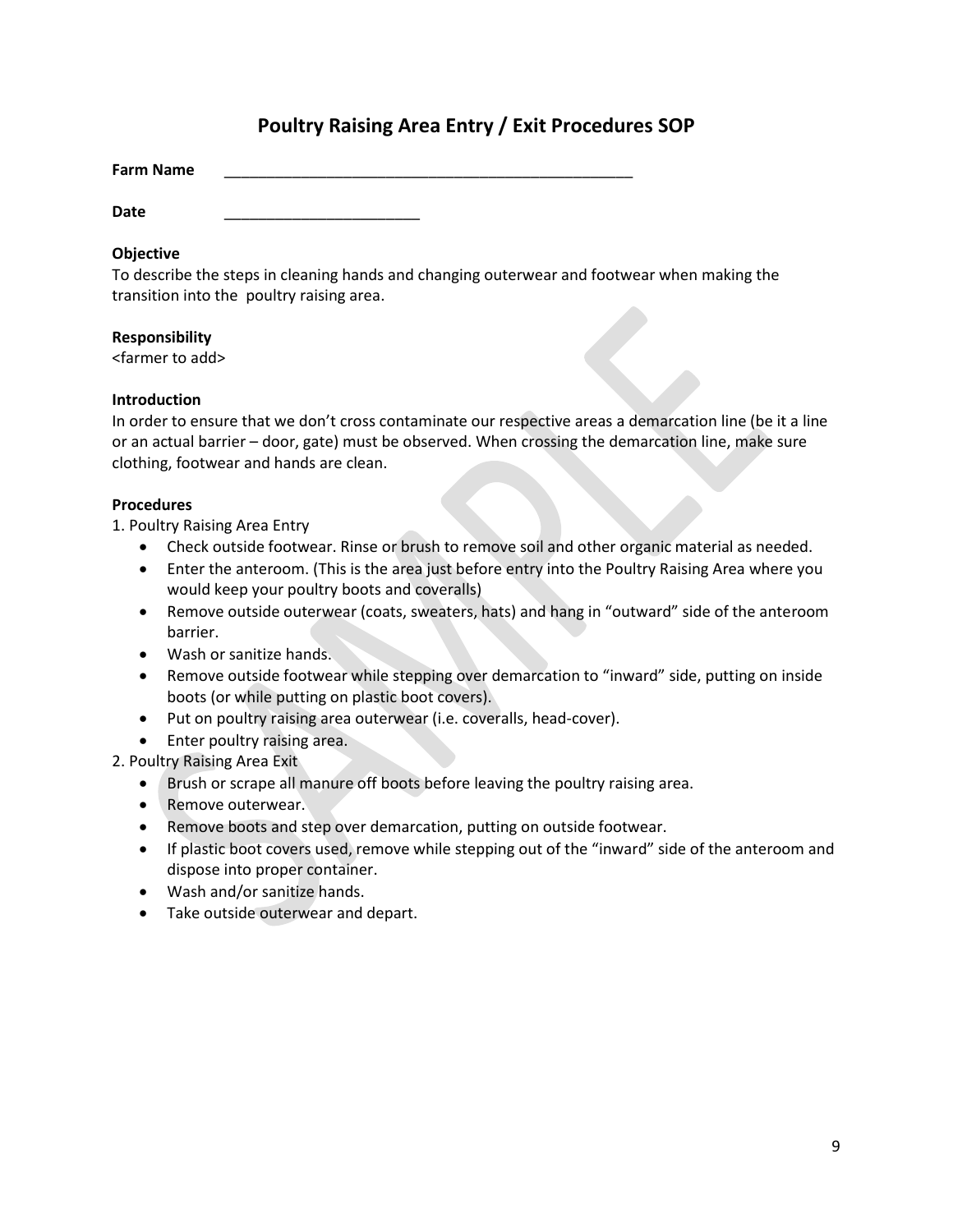## **Barn Cleaning / Disinfecting Procedures SOP**

| <b>Farm Name</b> |  |
|------------------|--|
|------------------|--|

**Date** \_\_\_\_\_\_\_\_\_\_\_\_\_\_\_\_\_\_\_\_\_\_\_

#### **Objective**

To describe the procedures for cleaning and disinfecting a barn.

#### **Responsibility**

<farmer to add>

#### **Introduction**

Thorough cleaning and disinfection of the barn is a critically important for the reduction of disease. Following proper procedures is essential for ensuring that any challenge is reduced to a minimum. Check labels to make sure that cleaning agents and disinfectants are compatible and mix according to label directions.

#### **Procedures**

- 1. Clean all moveable equipment and, if necessary, remove it from the barn.
- 2. Remove manure and litter. Make sure trailings left behind when the manure was moved are also cleaned up.
- 3. Blow down the barn, beginning with the highest surfaces and working the debris down to the floor.
- 4. Sweep out dislodged debris.
- 5. Thoroughly soak all surfaces with water plus (detergent or cleaner) and leave overnight.
- 6. With a high-pressure sprayer using \_\_\_\_\_\_\_\_\_\_\_\_\_\_(detergent or cleaner), wash down ceiling, walls, fixed equipment, and then floors.
- 7. Wash all debris out of the barn.
- 8. Rinse all surfaces with water.
- 9. Empty all residual water from feeder trays.
- 10. Allow all surfaces to dry thoroughly.
- 11. Spray all surfaces with \_\_\_\_\_\_\_\_\_\_\_\_ (disinfectant), beginning at the ceiling and spraying down. Make sure the surfaces are thoroughly covered just to the point of run-off.
- 12. Empty residual disinfectant from feeder trays or any other equipment in which liquid may accumulate.
- 13. Allow minutes contact time (refer to disinfectant instructions) or allow all surfaces to dry thoroughly.
- 14. If required, rinse disinfected surfaces.
- 15. Repeat the disinfectant treatment.
- 16. Allow all surfaces to dry thoroughly.
- 17. Disinfect equipment belonging in the barn before returning it.
- 18. Treat the barn as biosecure from this point forward.

Follow steps 5, 6, 8, 10, 11, 14, 16 for equipment that has been removed from the barn.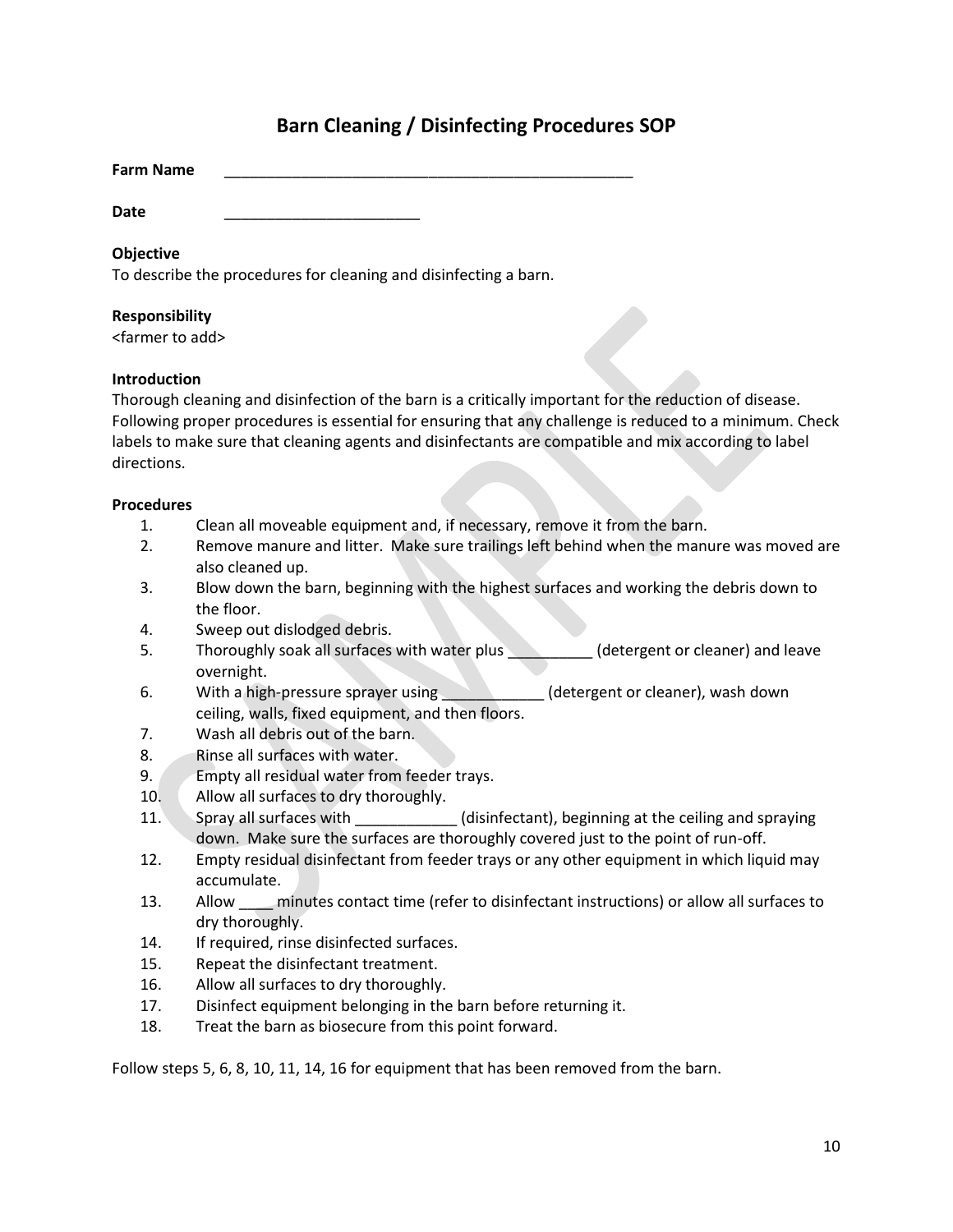## **Pest Control Provisions SOP**

| <b>Farm Name</b> |  |
|------------------|--|
|------------------|--|

**Date** \_\_\_\_\_\_\_\_\_\_\_\_\_\_\_\_\_\_\_\_\_\_\_

#### **Objective**

To document the procedures, including trapping, baiting and insecticide use, for maintaining an effective pest control program.

#### **Responsibility**

<farmer to add>

#### **Introduction**

Pest control is an essential element of biosecurity. A specific control program will help to reduce or eliminate pests.

#### **Procedures**

- 1. General Control
	- a) Daily: Clean up any spilled feed.
	- b) Biweekly: Clean up any material that could attract flies (eggs and garbage).
	- c) Weekly: Remove any clutter or debris inside or outside the barn that may provide cover for rodents.
	- d) Weekly: Cut grass and vegetation around each barn for a distance of 4.5 metres (15 feet).
	- e) At cleanout: Inspect inside and outside perimeter for openings and defects, repair immediately.
- 2. Baiting Procedures should the numbers warrant intervention
	- a) Place bait stations at early metre intervals around each barn.
	- b) Monthly: Check all bait stations and remove and dispose of all dead rodents.
	- c) Monthly: Replace any consumed/expired bait at each station.
	- d) Monthly: Replace fly strips in anteroom area and or spray insecticide for flies in barn and anteroom.
	- e) Quarterly: Review bait usage and replace all bait at all stations with a different class of rodenticide.
- 3. Keep Records
	- a) It is essential to keep an effective documented pest control program.

If you feel the above outlined measures do not provide satisfactory results, a pest control company can be employed. It is essential to document the pest control program.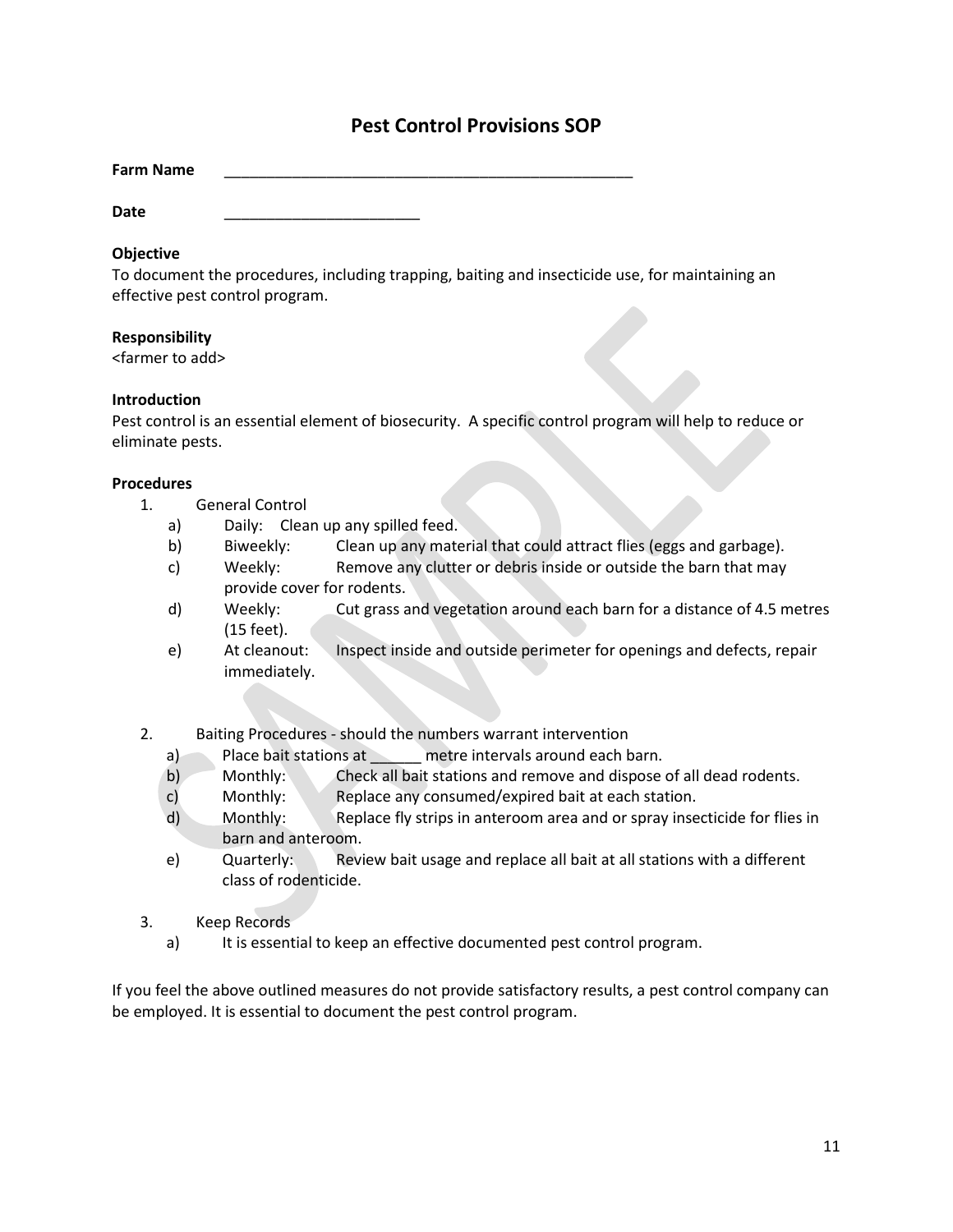## **Bird Replacement Policies SOP**

| <b>Farm Name</b> |  |
|------------------|--|
|                  |  |

**Date** \_\_\_\_\_\_\_\_\_\_\_\_\_\_\_\_\_\_\_\_\_\_\_

#### **Objective**

To document the procedures, including sourcing, shipping, and preparation of barns, for an effective bird replacement program, assuring the healthiest animals possible.

#### **Responsibility**

<farmer to add>

#### **Introduction**

A big difference in the potential of pathogens entering the farm can be made by assuring livestock added from outside are healthy. Replacement birds brought in, no matter if they come as one flock or bird-by-bird, must have a clean bill of health. Dealing with a reputable source is of utmost importance to assure your farm stays disease free.

- Do your homework on the supplier before purchasing or accepting new birds.
- Ask for the health records and make sure a copy of that paperwork accompanies the birds.
- Try to commit to the all-in/all-out system, so you won't have to worry about a differing health history of the birds and their stress of adapting to new flock mates.
- When adding new birds to the present flock make sure they are quarantined for 3 weeks (kept in a separate pen, out of reach of your current flock) before introducing them to your current flock.
- Take your time to introduce the newcomers slowly and in sensible stages of proximity. Older birds can be aggressive and territorial towards younger ones, especially if the older birds were on the farm first. This means that, short of being chased, the new ones might also have less access to feed and water for some time.
- If the new flock arrives all at once, ensure the barn is properly prepared for the birds and you observe all birds accessing water and feed. Consider dimming the lights for the first few days, if getting mature birds. Chicks on the other hand, need a well-lit place to find the water and feed supplies.
- If you show your birds at fairs or similar events, do not place the show birds immediately back into the flock after showing. Treat them like newcomers to ensure they weren't exposed to infectious pathogens while showing.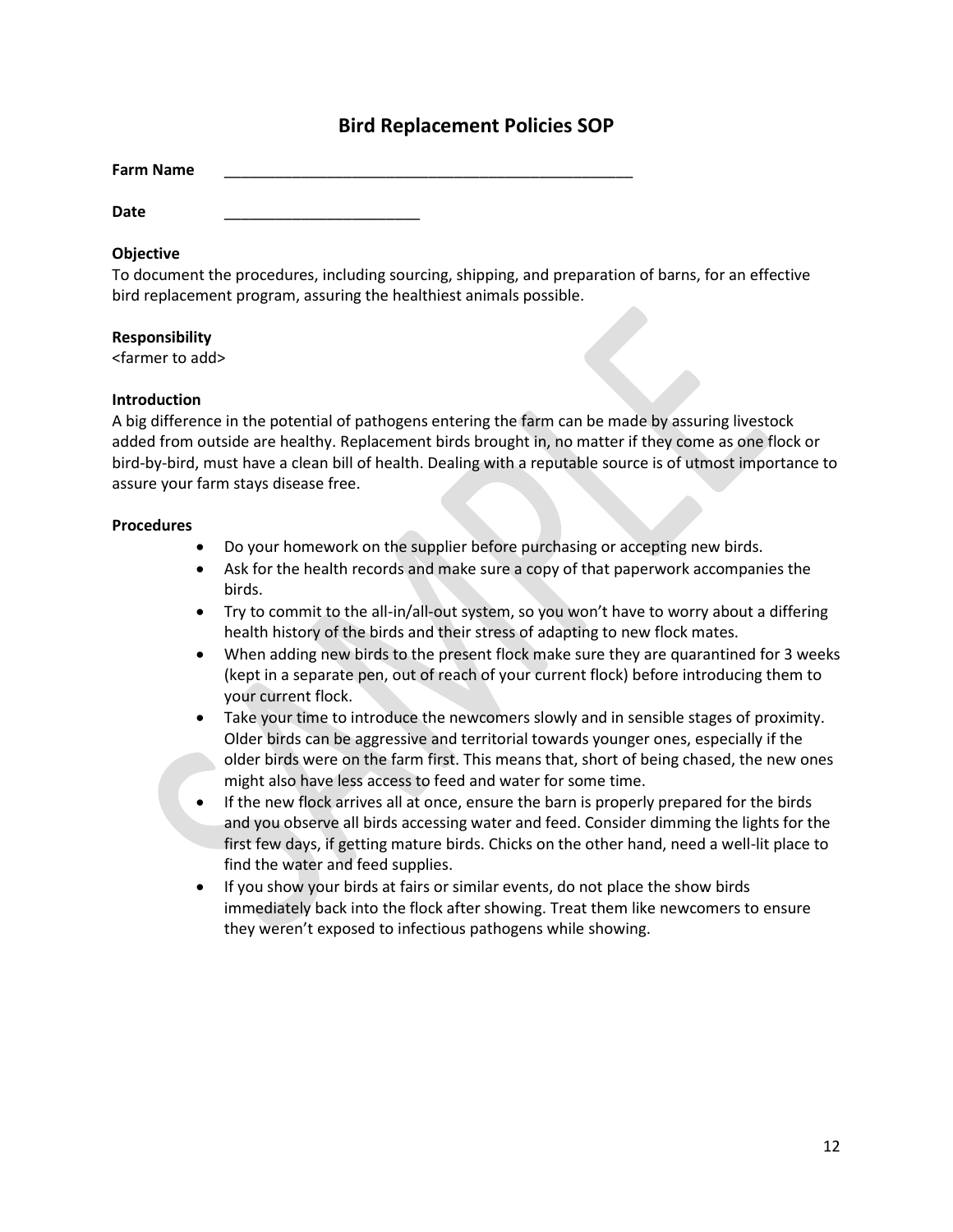## **Mortality Disposal SOP**

| <b>Farm Name</b> |  |
|------------------|--|
|------------------|--|

**Date** \_\_\_\_\_\_\_\_\_\_\_\_\_\_\_\_\_\_\_\_\_\_\_

#### **Objective**

To describe the procedures for disposing of mortalities and cull eggs.

#### **Responsibility**

<farmer to add>

#### **Introduction**

Dead birds and cull eggs may be a high risk source of infectious disease organisms and must therefore be handled and disposed of in an approved manner. Daily records of mortality and production parameters, such as egg quantity and quality (percentage culls versus good eggs) are important as this data will prove invaluable in diagnosing and preventing disease.

- 1. Mortalities should be collected at minimum once per day during a flock walk through.
- 2. Collected mortalities should be removed from the poultry raising area with great care to reduce potential contamination of the surrounding area.
- 3. If mortalities are stored in a freezer, movement from the freezer to the disposal location (if off farm) must be in sealed totes that are capable of being washed and disinfected.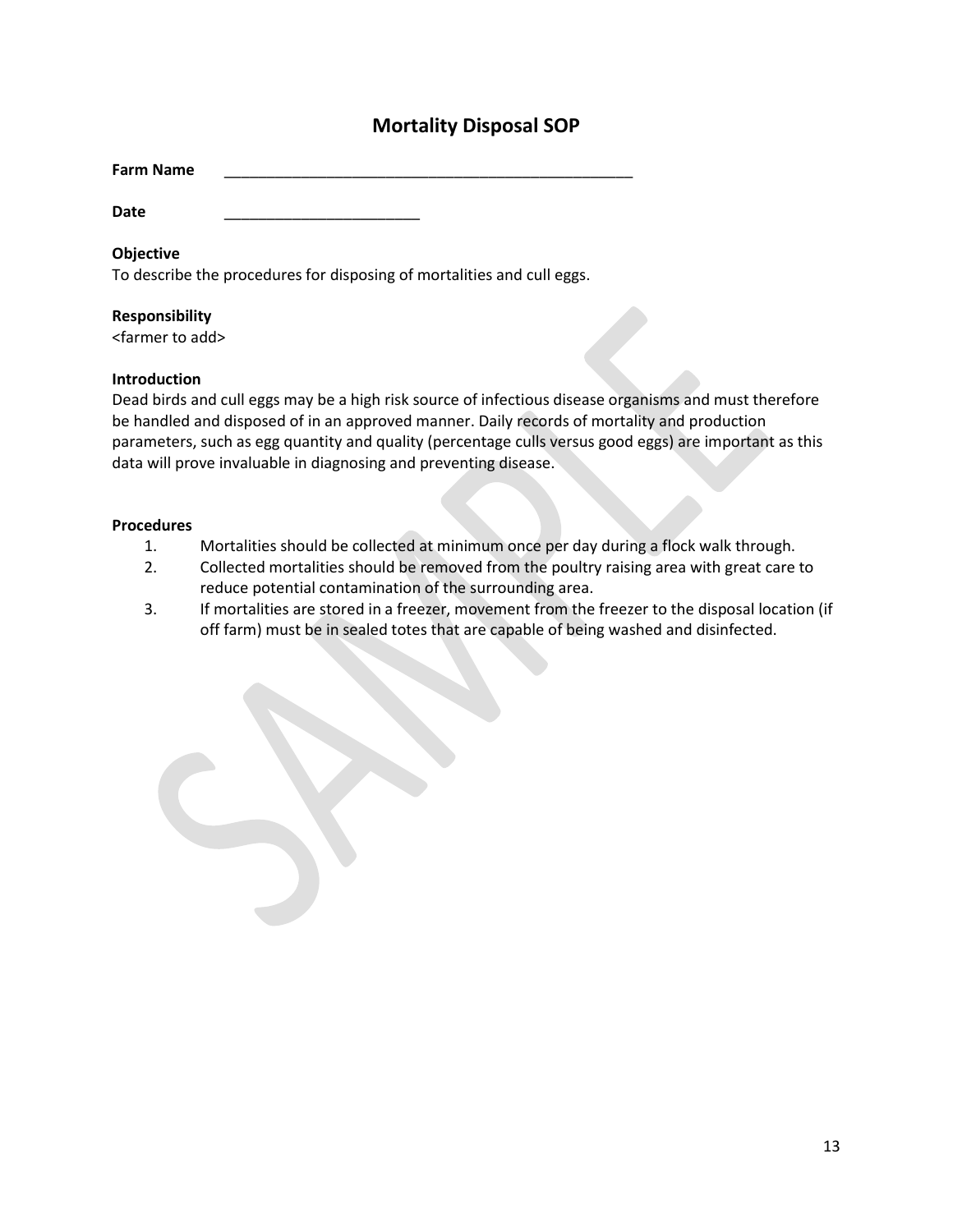## **Manure Management SOP**

| <b>Farm Name</b> |  |
|------------------|--|
|------------------|--|

**Date** \_\_\_\_\_\_\_\_\_\_\_\_\_\_\_\_\_\_\_\_\_\_\_

#### **Objective**

To describe the procedures for managing manure.

#### **Responsibility**

<farmer to add>

#### **Introduction**

Manure can be a high risk source of disease transmission. Handling of manure in a way that minimizes this risk is highly recommended, i.e. through proper storage and composting. In case of an infectious disease outbreak it is crucial for the industry to be aware of the locations where the manure has been spread.

- 1. Manure should be handled according to provincial regulations.
- 2. Manure is removed from the barn and stored at/on **the form** for days/weeks.
- 3. Manure is removed from the farm by **EXALUARY COMPANY** and it is disposed of at \_\_\_\_\_\_\_\_\_\_\_\_\_\_\_\_\_\_\_\_\_\_\_\_\_\_\_.
- 4. Keep records of volume of manure leaving the premises and the name of the trucking firm with your flock records.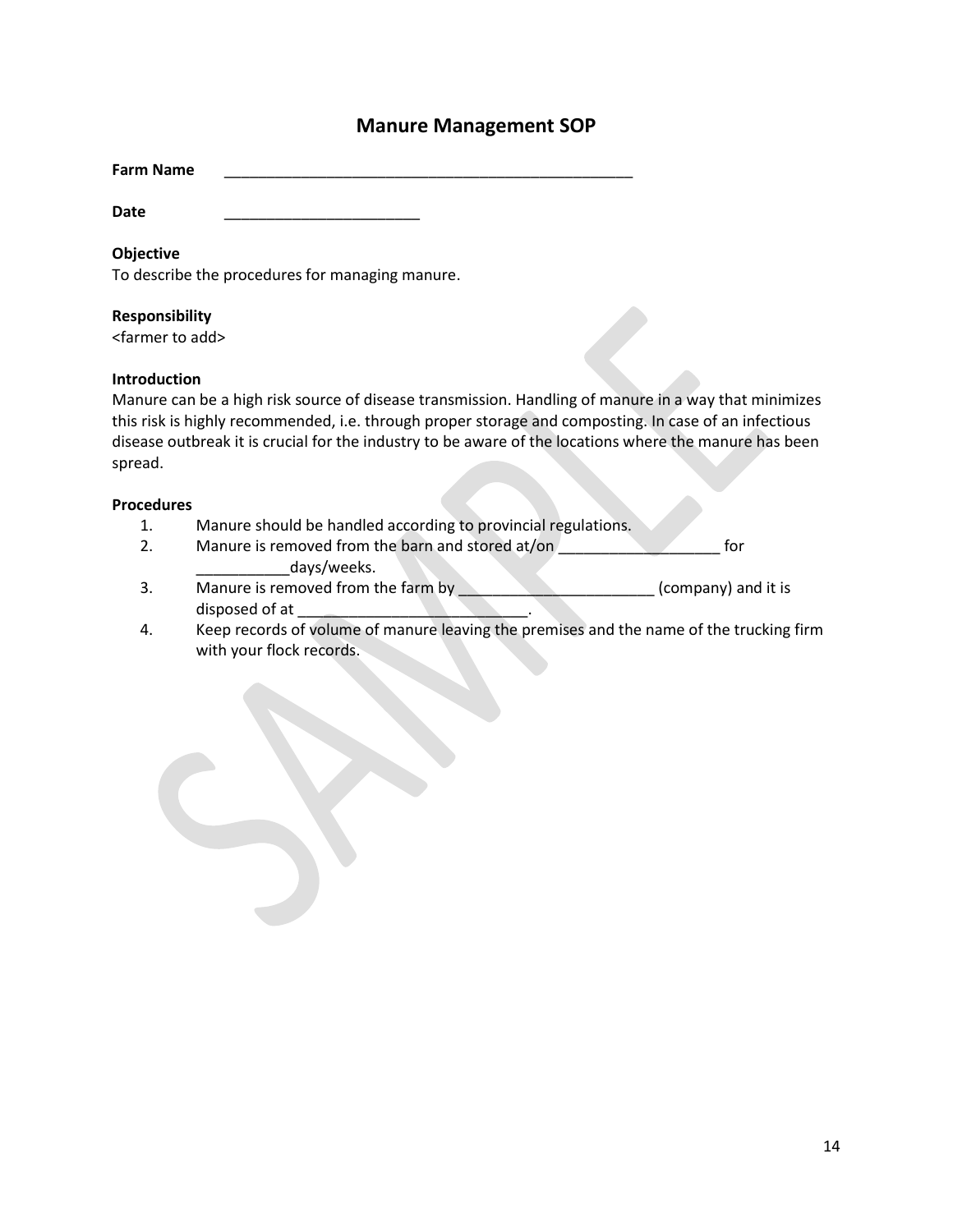# **Visitor Log**

**Farm Name** \_\_\_\_\_\_\_\_\_\_\_\_\_\_\_\_\_\_\_\_\_\_\_\_\_\_\_\_\_\_\_\_\_\_\_\_\_\_\_\_\_\_\_\_\_\_\_\_ **Note** Visitors include anyone that enters the CAZ but is not on the farm daily

| <b>Date</b> | Name/Company | Phone | <b>Comments</b> |
|-------------|--------------|-------|-----------------|
|             |              |       |                 |
|             |              |       |                 |
|             |              |       |                 |
|             |              |       |                 |
|             |              |       |                 |
|             |              |       |                 |
|             |              |       |                 |
|             |              |       |                 |
|             |              |       |                 |
|             |              |       |                 |
|             |              |       |                 |
|             |              |       |                 |
|             |              |       |                 |
|             |              |       |                 |
|             |              |       |                 |
|             |              |       |                 |
|             |              |       |                 |
|             |              |       |                 |
|             |              |       |                 |
|             |              |       |                 |
|             |              |       |                 |
|             |              |       |                 |
|             |              |       |                 |
|             |              |       |                 |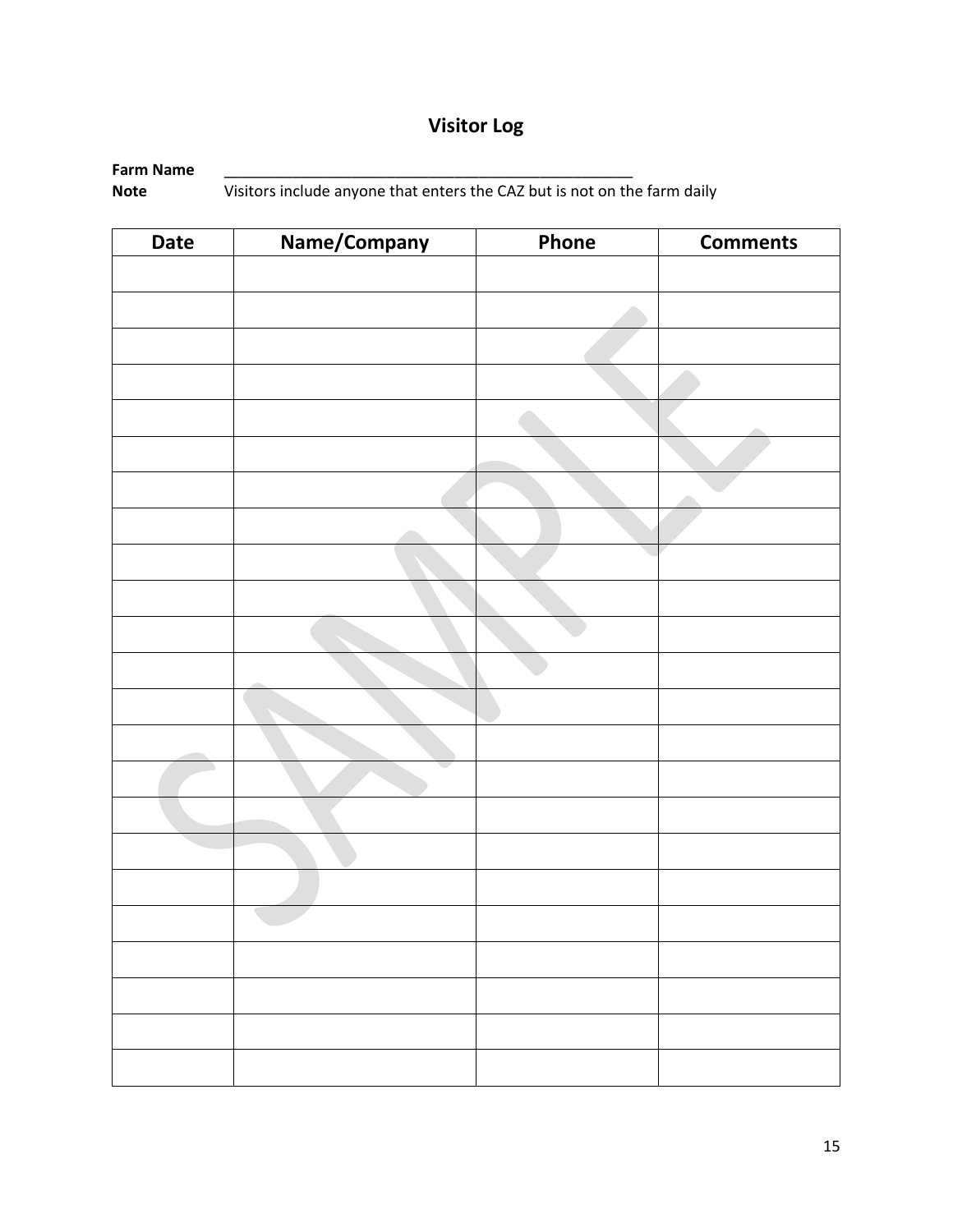# **Egg Collection Log**

| Farm Name |                                                                    |
|-----------|--------------------------------------------------------------------|
| Note      | If you have more than one barn or flock, separate by flock or barn |

| <b>Date</b> | <b>Time</b> | <b>Total # of Eggs</b><br><b>Collected</b> | Total # of<br><b>Eggs</b><br><b>Discarded</b> | <b>Comments</b> |
|-------------|-------------|--------------------------------------------|-----------------------------------------------|-----------------|
|             |             |                                            |                                               |                 |
|             |             |                                            |                                               |                 |
|             |             |                                            |                                               |                 |
|             |             |                                            |                                               |                 |
|             |             |                                            |                                               |                 |
|             |             |                                            |                                               |                 |
|             |             |                                            |                                               |                 |
|             |             |                                            |                                               |                 |
|             |             |                                            |                                               |                 |
|             |             |                                            |                                               |                 |
|             |             |                                            |                                               |                 |
|             |             |                                            |                                               |                 |
|             |             |                                            |                                               |                 |
|             |             |                                            |                                               |                 |
|             |             |                                            |                                               |                 |
|             |             |                                            |                                               |                 |
|             | $\sqrt{2}$  |                                            |                                               |                 |
|             |             |                                            |                                               |                 |
|             |             |                                            |                                               |                 |
|             |             |                                            |                                               |                 |
|             |             |                                            |                                               |                 |
|             |             |                                            |                                               |                 |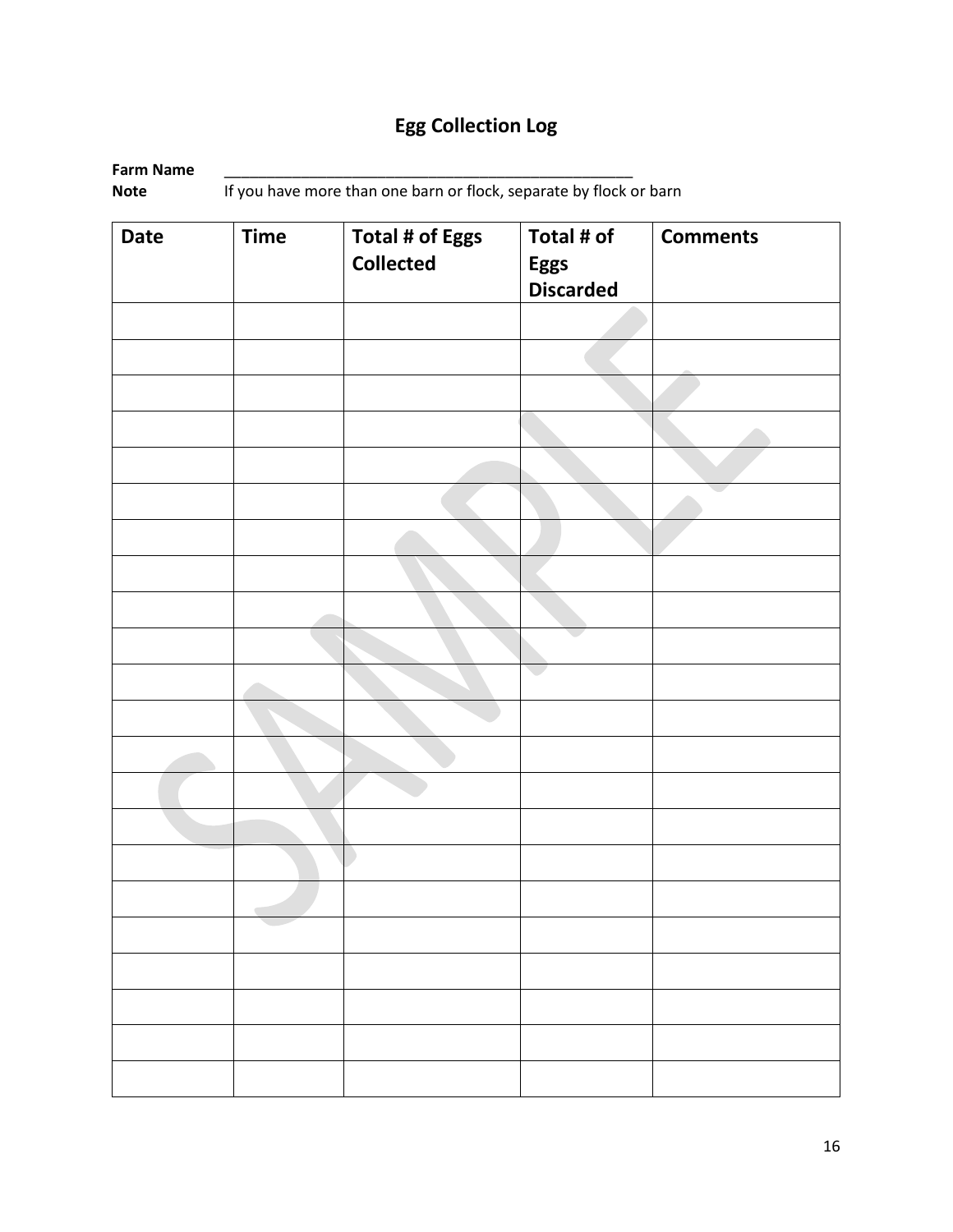# **Temperature Record of Cool-Storage Log**

#### **Farm Name** \_\_\_\_\_\_\_\_\_\_\_\_\_\_\_\_\_\_\_\_\_\_\_\_\_\_\_\_\_\_\_\_\_\_\_\_\_\_\_\_\_\_\_\_\_\_\_\_

Note To prove diligence and minimize liability record temperature when eggs are added, write down daily temperature checks, - frequency depends on the system used.

| <b>Date</b> | <b>Time</b> | Temperature   Signature of Recorder   Comment |  |
|-------------|-------------|-----------------------------------------------|--|
|             |             |                                               |  |
|             |             |                                               |  |
|             |             |                                               |  |
|             |             |                                               |  |
|             |             |                                               |  |
|             |             |                                               |  |
|             |             |                                               |  |
|             |             |                                               |  |
|             |             |                                               |  |
|             |             |                                               |  |
|             |             |                                               |  |
|             |             |                                               |  |
|             |             |                                               |  |
|             |             |                                               |  |
|             |             |                                               |  |
|             |             |                                               |  |
|             |             |                                               |  |
|             |             |                                               |  |
|             |             |                                               |  |
|             |             |                                               |  |
|             |             |                                               |  |
|             |             |                                               |  |
|             |             |                                               |  |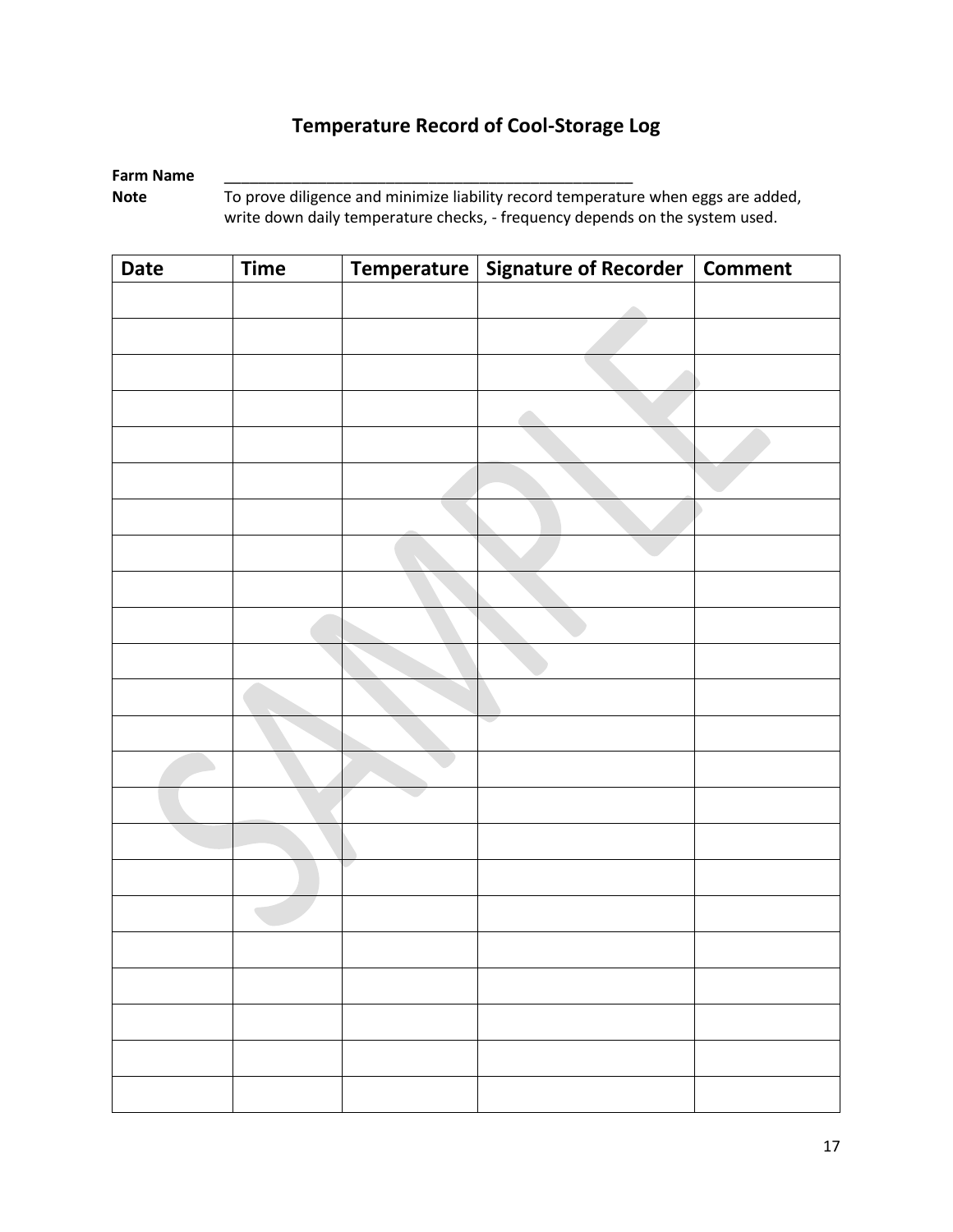# **Daily Feed and Water Log**

# **Farm Name**<br>Note

Check-off feed and water, especially useful when more than one person is responsible for care of birds.

| <b>Date</b> | Feed | Water | <b>Comment</b> |
|-------------|------|-------|----------------|
|             |      |       |                |
|             |      |       |                |
|             |      |       |                |
|             |      |       |                |
|             |      |       |                |
|             |      |       |                |
|             |      |       |                |
|             |      |       |                |
|             |      |       |                |
|             |      |       |                |
|             |      |       |                |
|             |      |       |                |
|             |      |       |                |
|             |      |       |                |
|             |      |       |                |
|             |      |       |                |
|             |      |       |                |
|             |      |       |                |
|             |      |       |                |
|             |      |       |                |
|             |      |       |                |
|             |      |       |                |
|             |      |       |                |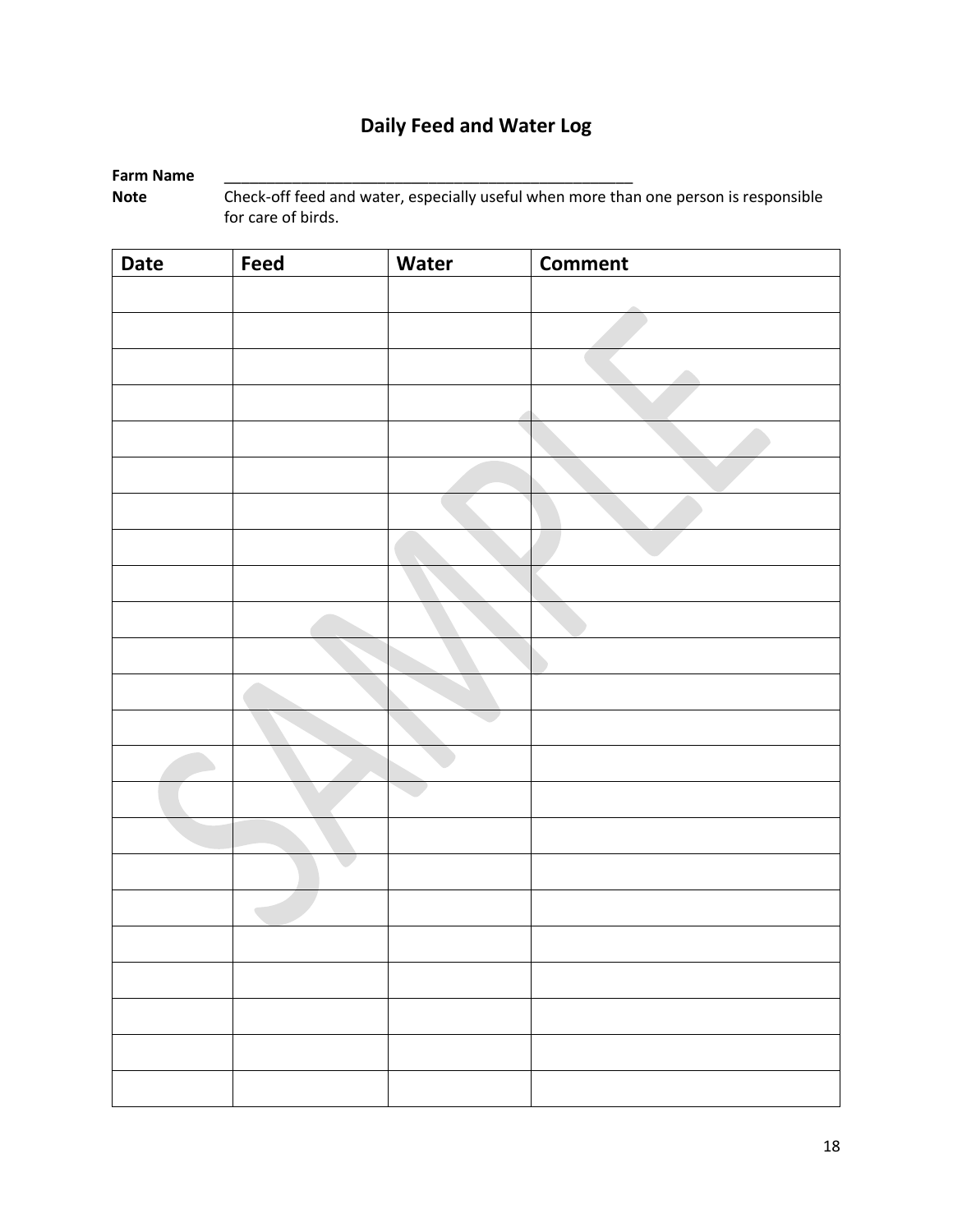## **Pest Control Record Log**

## **Farm Name** \_\_\_\_\_\_\_\_\_\_\_\_\_\_\_\_\_\_\_\_\_\_\_\_\_\_\_\_\_\_\_\_\_\_\_\_\_\_\_\_\_\_\_\_\_\_\_\_

**Note** Rodents, insects, birds and vegetation, inside and outside; use several lines per date if necessary; under comments insert name of service provider if applicable

| <b>Date</b> | <b>Type</b> | <b>Task</b> | Comment |
|-------------|-------------|-------------|---------|
|             |             |             |         |
|             |             |             |         |
|             |             |             |         |
|             |             |             |         |
|             |             |             |         |
|             |             |             |         |
|             |             |             |         |
|             |             |             |         |
|             |             |             |         |
|             |             |             |         |
|             |             |             |         |
|             |             |             |         |
|             |             |             |         |
|             |             |             |         |
|             |             |             |         |
|             |             |             |         |
|             |             |             |         |
|             |             |             |         |
|             |             |             |         |
|             |             |             |         |
|             |             |             |         |
|             |             |             |         |
|             |             |             |         |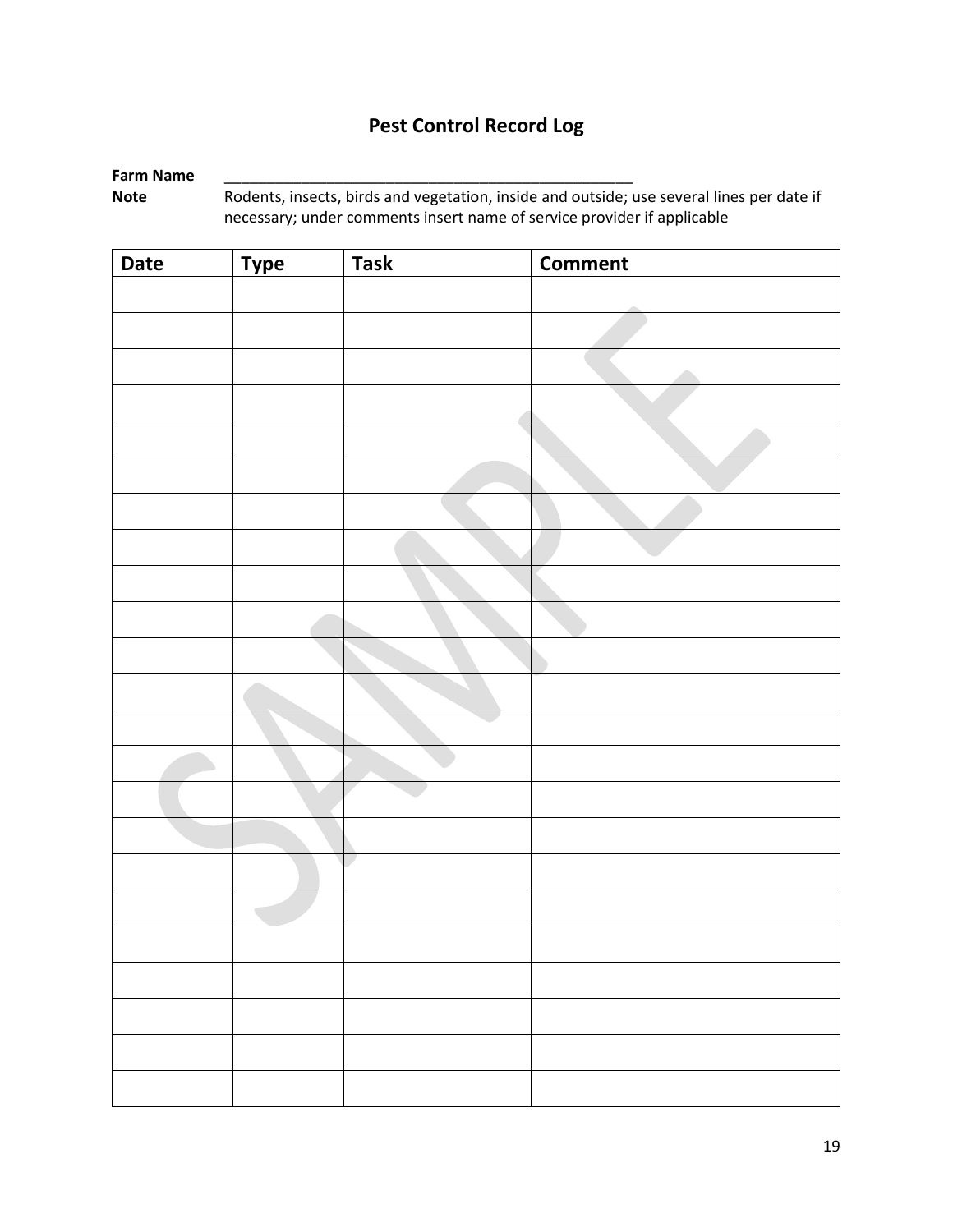# **Bird Movement Log**

**Farm Name**<br>Note

**Note that the North Contract Team Contract Team Contract Team Farm.** Fill as needed when live birds are entering or leaving the farm.

| <b>Date</b> | # of<br><b>Birds</b> | Location<br>(either to or<br>from) | <b>Health</b><br>Record<br>Y/N | Transported   Comments<br>By |  |
|-------------|----------------------|------------------------------------|--------------------------------|------------------------------|--|
|             |                      |                                    |                                |                              |  |
|             |                      |                                    |                                |                              |  |
|             |                      |                                    |                                |                              |  |
|             |                      |                                    |                                |                              |  |
|             |                      |                                    |                                |                              |  |
|             |                      |                                    |                                |                              |  |
|             |                      |                                    |                                |                              |  |
|             |                      |                                    |                                |                              |  |
|             |                      |                                    |                                |                              |  |
|             |                      |                                    |                                |                              |  |
|             |                      |                                    |                                |                              |  |
|             |                      |                                    |                                |                              |  |
|             |                      |                                    |                                |                              |  |
|             |                      |                                    |                                |                              |  |
|             |                      |                                    |                                |                              |  |
|             |                      |                                    |                                |                              |  |
|             |                      |                                    |                                |                              |  |
|             |                      |                                    |                                |                              |  |
|             |                      |                                    |                                |                              |  |
|             |                      |                                    |                                |                              |  |
|             |                      |                                    |                                |                              |  |
|             |                      |                                    |                                |                              |  |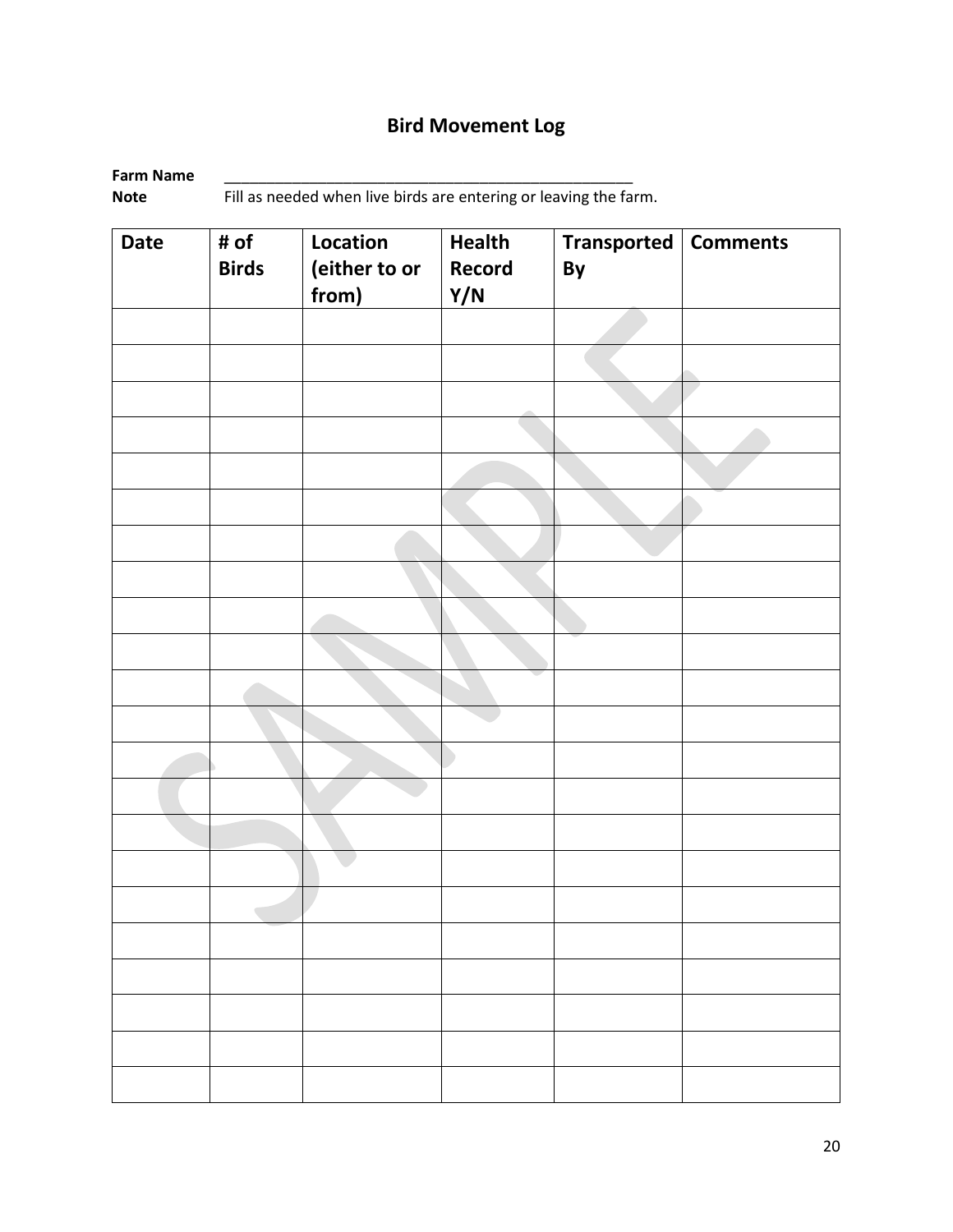# **Flock Health Log**

| Farm Name |                                                                                  |
|-----------|----------------------------------------------------------------------------------|
| Note      | Unusual circumstances requiring treatment and/or medication, lab tests, need for |
|           | follow up.                                                                       |

| <b>Date</b> | # of Birds<br>or Barn ID | Symptom/Problem | Treatment/Adjustment |
|-------------|--------------------------|-----------------|----------------------|
|             |                          |                 |                      |
|             |                          |                 |                      |
|             |                          |                 |                      |
|             |                          |                 |                      |
|             |                          |                 |                      |
|             |                          |                 |                      |
|             |                          |                 |                      |
|             |                          |                 |                      |
|             |                          |                 |                      |
|             |                          |                 |                      |
|             |                          |                 |                      |
|             |                          |                 |                      |
|             |                          |                 |                      |
|             |                          |                 |                      |
|             |                          |                 |                      |
|             |                          |                 |                      |
|             |                          |                 |                      |
|             |                          |                 |                      |
|             |                          |                 |                      |
|             |                          |                 |                      |
|             |                          |                 |                      |
|             |                          |                 |                      |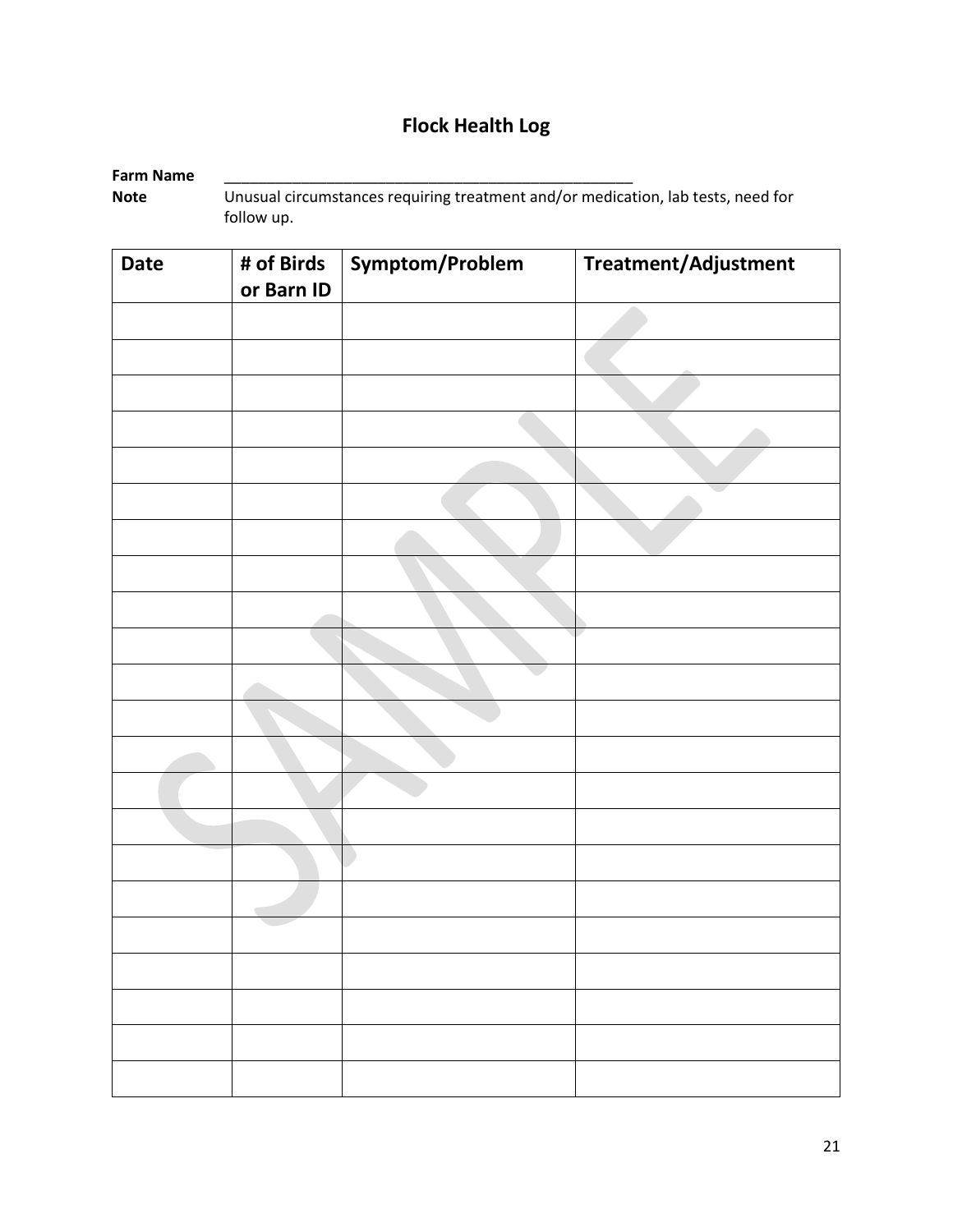# **Mortality Log**

| Farm Name   |                                                                                     |
|-------------|-------------------------------------------------------------------------------------|
| <b>Note</b> | If you have more than one flock or barn, each flock or barn needs a separate record |

| <b>Date</b> | # of Dead<br><b>Birds</b> | <b>Suspected Reason</b> | <b>Comments</b> |
|-------------|---------------------------|-------------------------|-----------------|
|             |                           |                         |                 |
|             |                           |                         |                 |
|             |                           |                         |                 |
|             |                           |                         |                 |
|             |                           |                         |                 |
|             |                           |                         |                 |
|             |                           |                         |                 |
|             |                           |                         |                 |
|             |                           |                         |                 |
|             |                           |                         |                 |
|             |                           |                         |                 |
|             |                           |                         |                 |
|             |                           |                         |                 |
|             |                           |                         |                 |
|             |                           |                         |                 |
|             |                           |                         |                 |
|             |                           |                         |                 |
|             |                           |                         |                 |
|             |                           |                         |                 |
|             |                           |                         |                 |
|             |                           |                         |                 |
|             |                           |                         |                 |
|             |                           |                         |                 |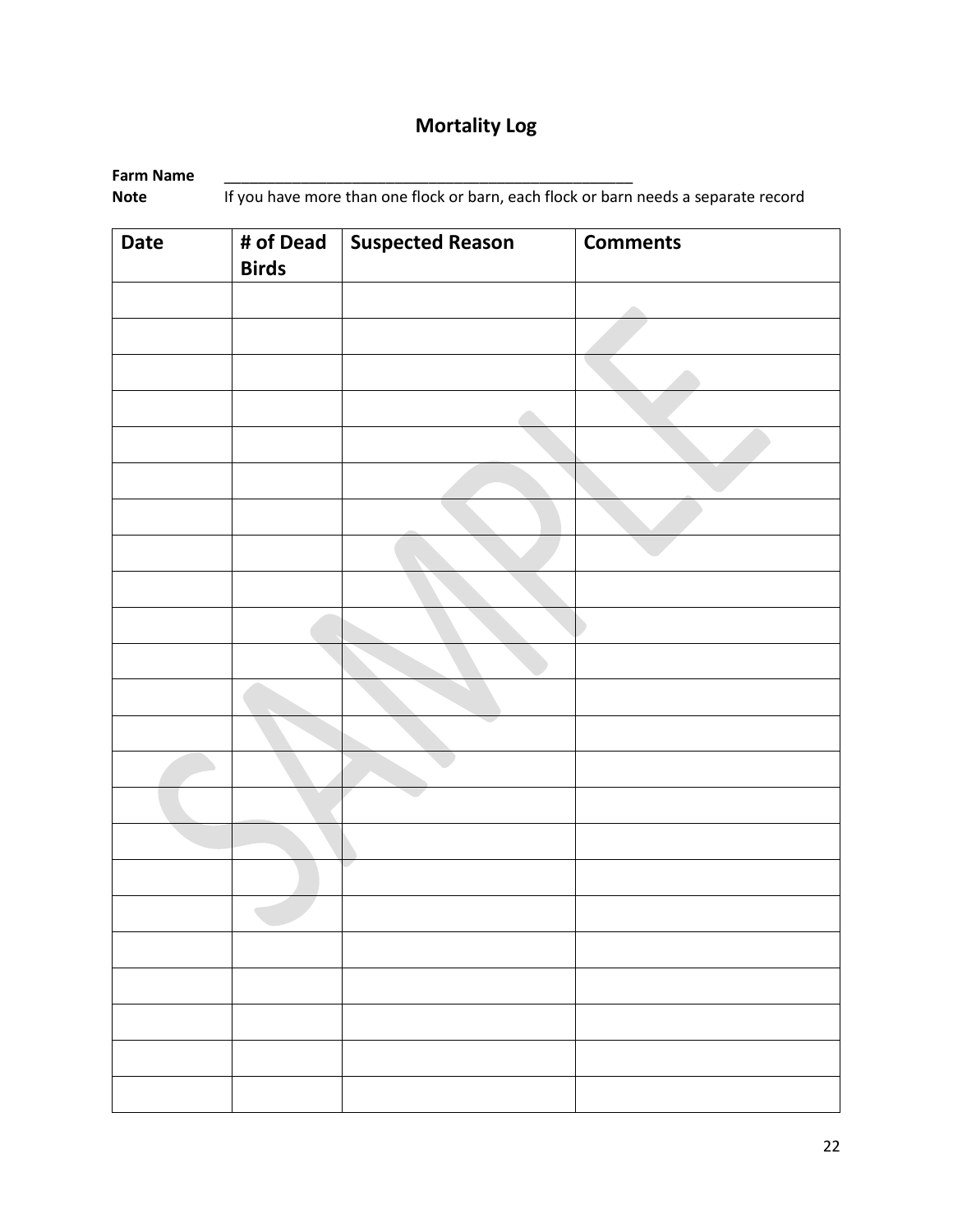# **Mortality and Manure Disposal Log**

| Farm Name |                                                                 |
|-----------|-----------------------------------------------------------------|
| Note      | Keep pertinent manure management and mortality disposal records |

| <b>Date</b> | <b>Transported By</b> | <b>Location To</b> | <b>Comments or Load #s</b> |
|-------------|-----------------------|--------------------|----------------------------|
|             |                       |                    |                            |
|             |                       |                    |                            |
|             |                       |                    |                            |
|             |                       |                    |                            |
|             |                       |                    |                            |
|             |                       |                    |                            |
|             |                       |                    |                            |
|             |                       |                    |                            |
|             |                       |                    |                            |
|             |                       |                    |                            |
|             |                       |                    |                            |
|             |                       |                    |                            |
|             |                       |                    |                            |
|             |                       |                    |                            |
|             |                       |                    |                            |
|             |                       |                    |                            |
|             |                       |                    |                            |
|             |                       |                    |                            |
|             |                       |                    |                            |
|             |                       |                    |                            |
|             |                       |                    |                            |
|             |                       |                    |                            |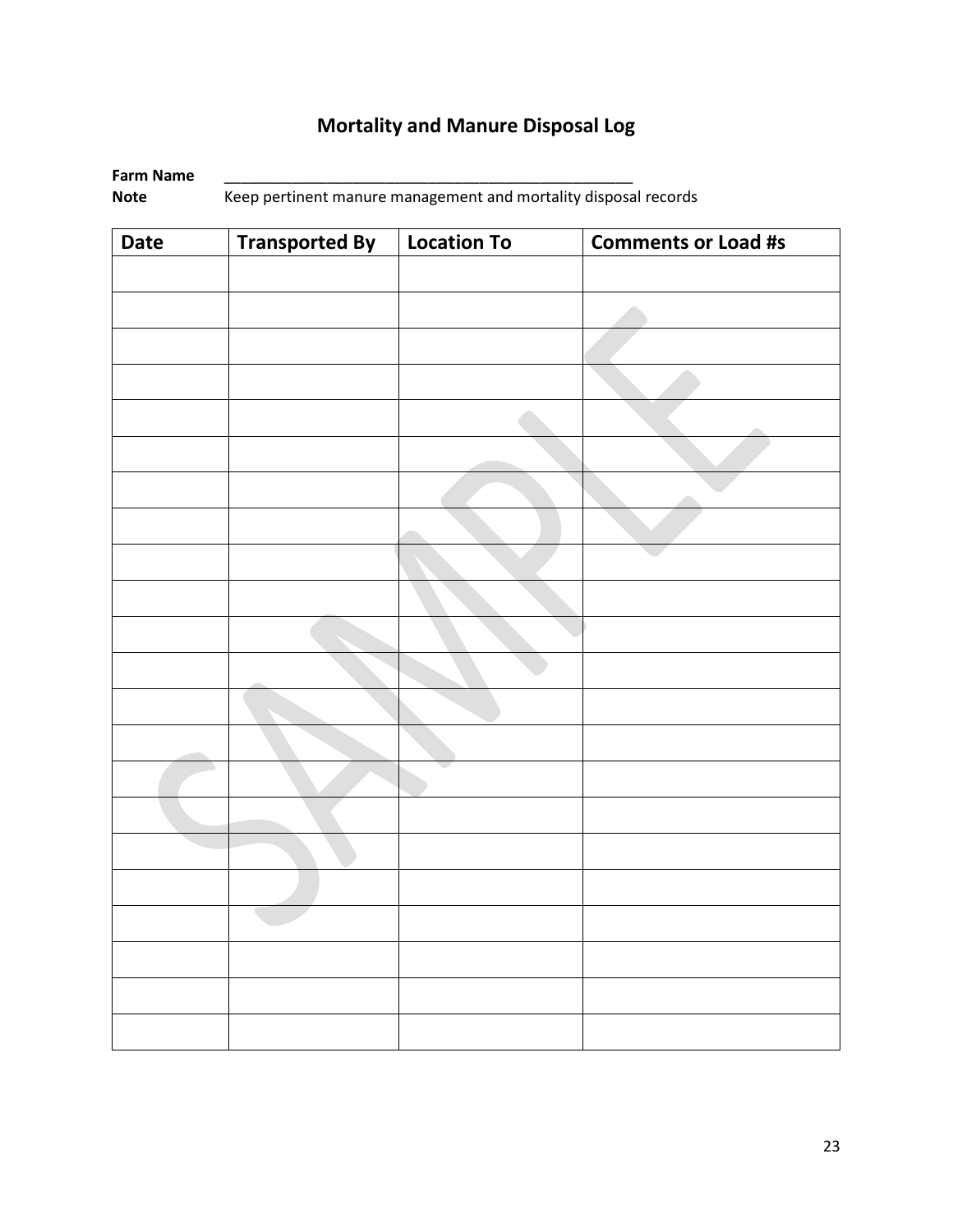# **Barn Cleaning Log**

**Farm Name**<br>Note Record cleaning for barn and entrance room, partial or complete, annual, disinfectant, etc.

| <b>Date</b> | Barn# | Disinfect Y/N | <b>Task</b> | <b>Comment</b> |
|-------------|-------|---------------|-------------|----------------|
|             |       |               |             |                |
|             |       |               |             |                |
|             |       |               |             |                |
|             |       |               |             |                |
|             |       |               |             |                |
|             |       |               |             |                |
|             |       |               |             |                |
|             |       |               |             |                |
|             |       |               |             |                |
|             |       |               |             |                |
|             |       |               |             |                |
|             |       |               |             |                |
|             |       |               |             |                |
|             |       |               |             |                |
|             |       |               |             |                |
|             |       |               |             |                |
|             |       |               |             |                |
|             |       |               |             |                |
|             |       |               |             |                |
|             |       |               |             |                |
|             |       |               |             |                |
|             |       |               |             |                |